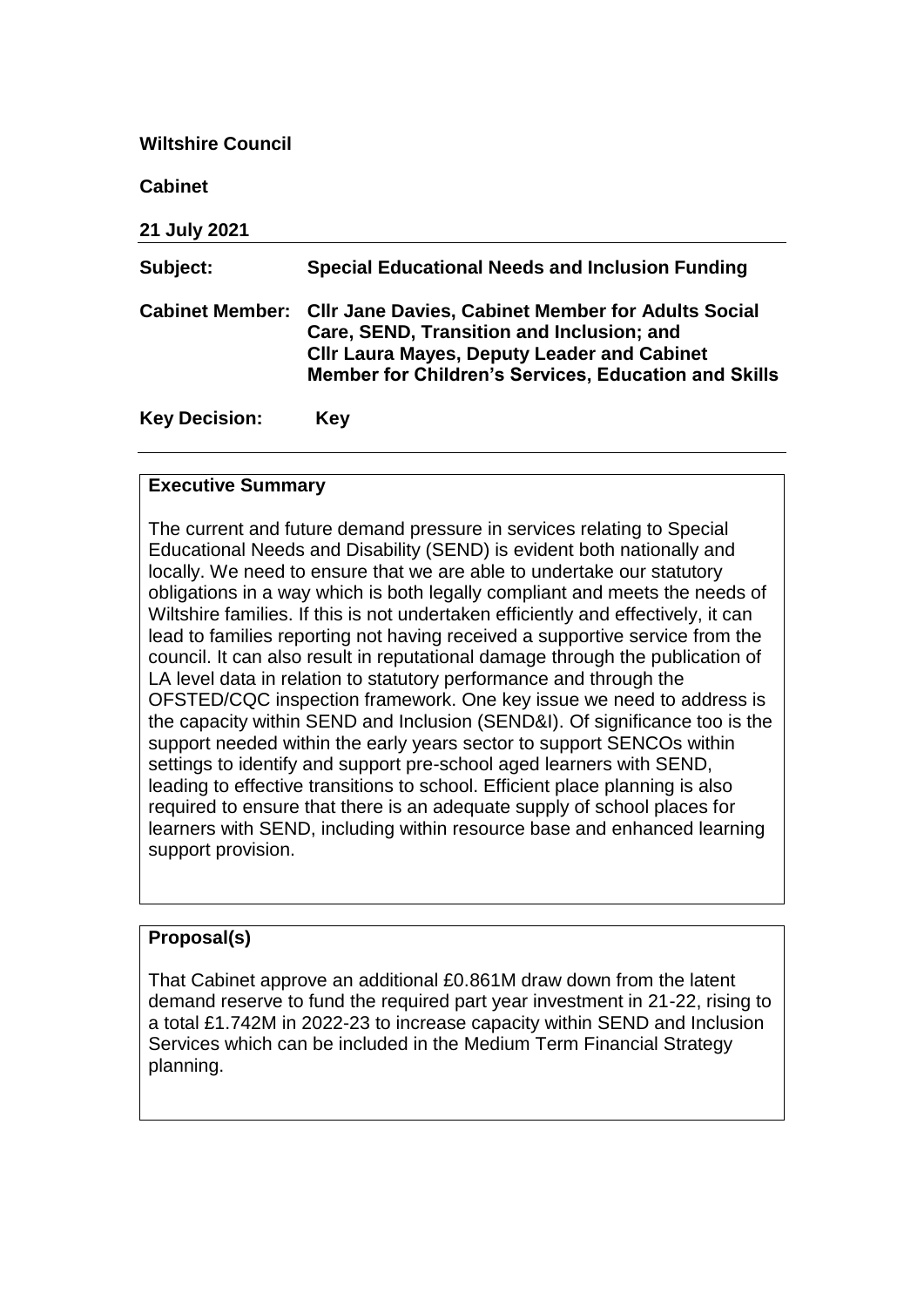### **Reason for Proposal(s)**

There are two benefits from the proposed investment.

We need to ensure fit for purpose, efficient, quality sustainable, future proof and secure service across SEND&I to deliver the SEND and Inclusion Strategy, to provide an effective service for families and to achieve a positive outcome at the next Ofsted and CQC Local Area inspection. In addition, there is a significant amount of work to be carried out in the High Needs block recovery plan to aid demand management and reduce the burden on the local authority to cashflow the DSG deficit reserve. These can only be achieved by increasing the number of workers within the statutory SEND team and associated posts across the SEND&I service to ensure caseloads are at a sustainable level and preventative services increase so we can manage the increase in service demand seen since the implementation of the children and families act (part 3) in 2014. A robust and effective place planning mechanism for SEND places, both in special schools and in resource base and enhanced learning provision is required to ensure that there are sufficient places for learners with SEND and that future planning is undertaken to inform this.

This proposal essentially ensures the Local Authority have the requisite capacity within key statutory and preventative services to deliver on new requests for involvement and to ensure that families who are already known to us receive a service which is timely and compliant.

**Terence Herbert Chief Executive**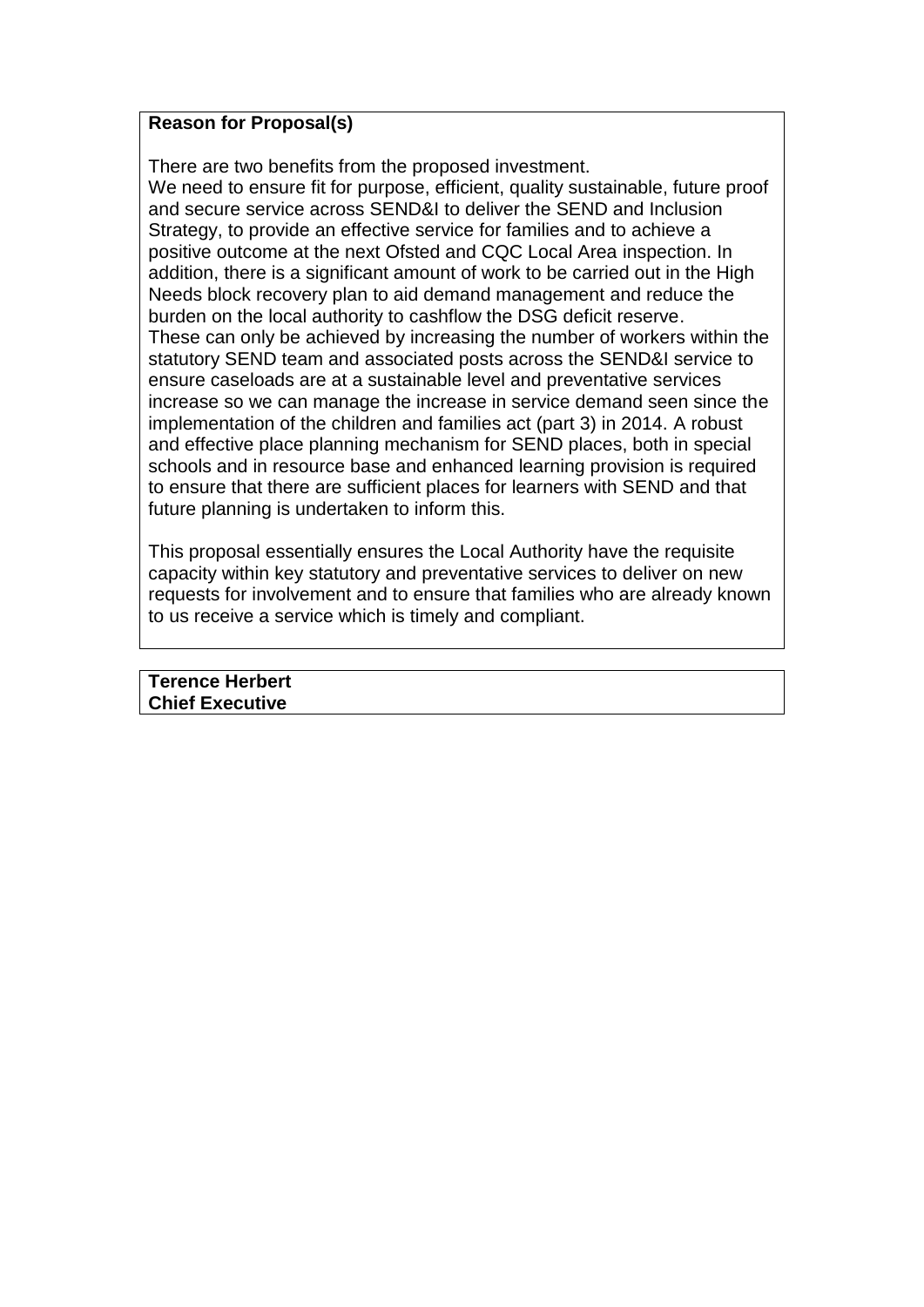### **Wiltshire Council**

**Cabinet** 

**21 July 2021 21 July 2021** 

| Subject:             | <b>Special Educational Needs and Inclusion Funding</b>                                                                                                                                                                               |
|----------------------|--------------------------------------------------------------------------------------------------------------------------------------------------------------------------------------------------------------------------------------|
|                      | <b>Cabinet Member: Cllr Jane Davies, Cabinet Member for Adults Social</b><br>Care, SEND, Transition and Inclusion; and<br><b>CIIr Laura Mayes, Deputy Leader and Cabinet</b><br>Member for Children's Services, Education and Skills |
| <b>Key Decision:</b> | Key                                                                                                                                                                                                                                  |

#### **Purpose of Report**

1. The purpose of this report is to present current risks and mitigations.

The outcome sought is to avoid the following

- Legal Challenge from parents/carers relating to non-compliance with statutory timeframes
- A poor CQC/OFSTED inspection outcome
- Late assessment and support for C&YP with additional needs, including within early years settings
- Lack of ability to challenge and control the high needs block expenditure, including placements required outside of our own schools and settings
- Challenges in retaining a skilled and experienced workforce
- DfE Intervention on the HNB management plan (recovery plan)

In order to mitigate against this, an additional £1.742M annual investment in Special Educational Needs and Inclusion (SEND&I) services is required. Timely investment, with a part year cost increase of £0.861M for 2021-22 will allow posts to be recruited to from September 2021.

#### **Relevance to the Council's Business Plan**

2. A key priority in the Wiltshire Business Plan 2017-2027 is protecting the vulnerable. Each element of this priority – early intervention; joined up health and care and empowering and safeguarding has resonance with the work of the SEND&I teams and services. These principles are evident within the SEND Code of Practice (2014) and are central to the Children and Families Act which requires local authorities to ensure that services are effectively jointly commissioned and delivered across education, health and social care teams.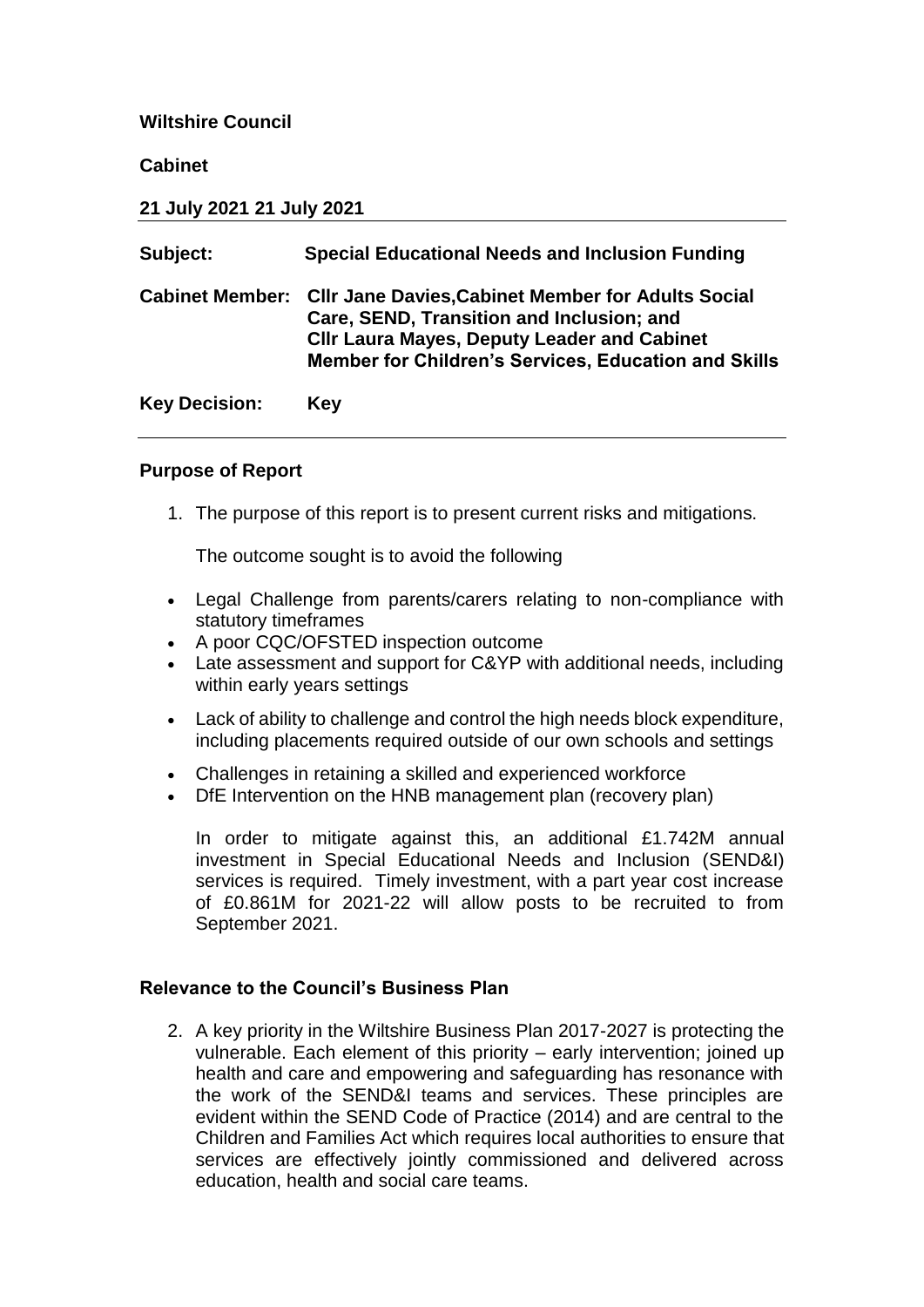Wiltshire's SEND and Inclusion Strategy (2020-2023) which was coproduced with Wiltshire families further aligns to the wider council priority regarding vulnerable communities.

### **Background**

3. The background to this proposal is the imbalance between the current demand levels within the SEND&I service and the staffing available to support this. The number of Education Health and Care Plans (EHCPs) has more than doubled in Wiltshire since 2015. This has resulted in significant service pressure to complete statutory assessments of SEND within the 20 weeks laid out in statute for this process to be undertaken. It has also resulted in challenges in undertaking key elements of review for existing EHCPs, including attendance and input to the annual review process and a timely response to amendments or changes to EHCPs which are required following these meetings. This has also put significant financial pressure on the Council leading to significant unsustainable on going overspends on the High Needs Budget (HNB)of the Dedicated Schools Grant (DSG). Whilst there are many activities and workstreams in place to understand and support the demand in this area, including intervention at the earliest stage for learners there is little indication that there will be a marked decrease in demand within Wiltshire in the near future.

The early years team are experiencing a marked increase in the number of children within early years presenting with additional needs in preschools, nurseries and childminding settings. Many of these pre-school aged children are struggling with early communication, behaviour, anxiety and self-regulation. Some of the behaviours that are being seen in Wiltshire early years settings are quite extreme and settings are needing intensive support to manage the needs of both the children and families.

### **SEND and Inclusion Strategy**

4. The SEND and Inclusion Strategy 2020-2023 was co-produced with parents/carers, children and young people, voluntary sector groups, Wiltshire Parent Carer Council (WPCC) and professionals from across partnership organisations that work with people with SEND.

The vision is to work together to create an environment where:

"All children and young people with SEND and their families will have a voice that is heard. They will know how to access, and be able to access the joinedup support they need to thrive in their communities, to enjoy life and reach their full potential"

The strategy has 6 priorities:

1. Developing holistic plans with children and young people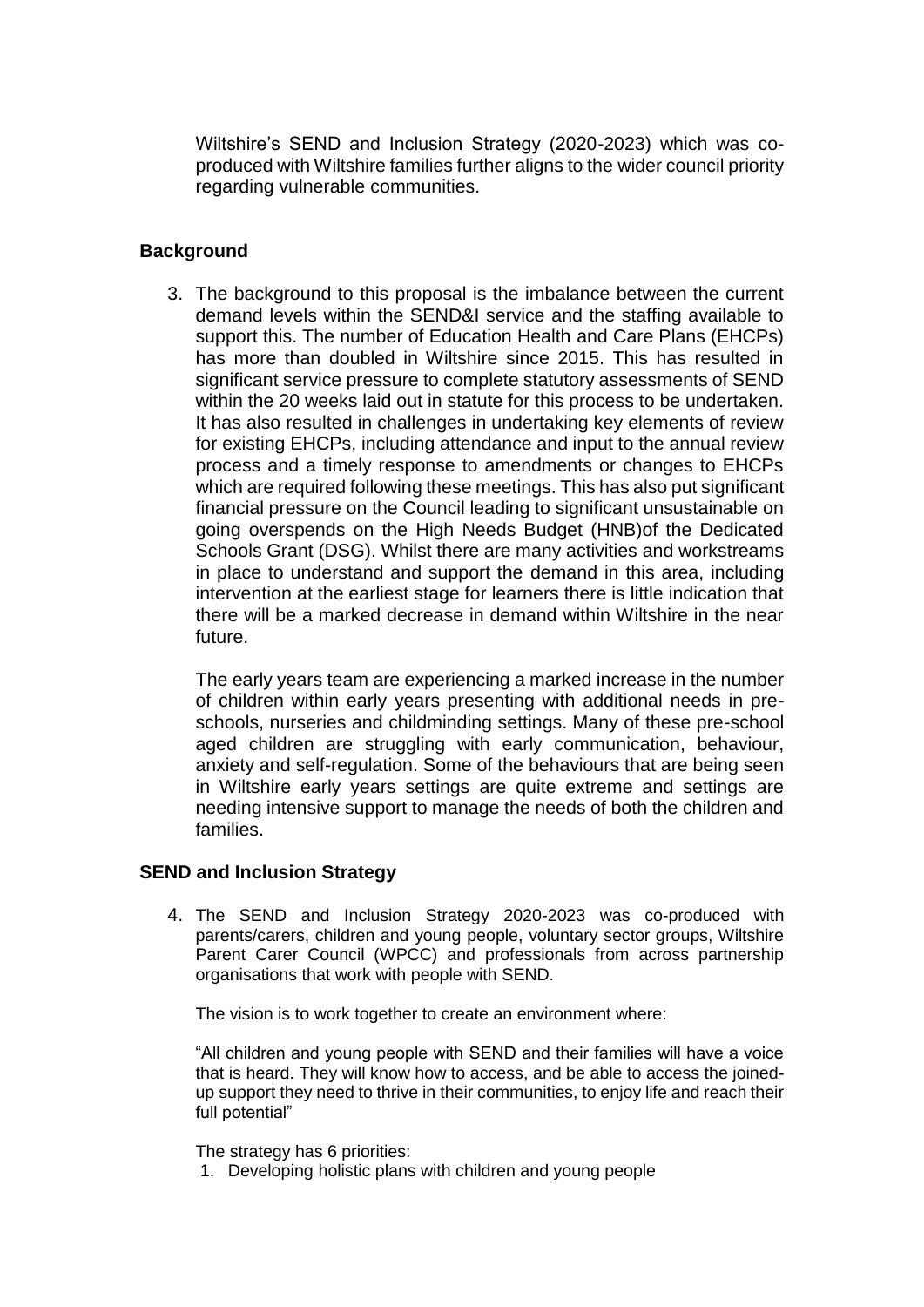- 2. Inclusion and removing exclusion in education
- 3. Inclusion and wellbeing in the community
- 4. Improving the range and quality of provision
- 5. Progress and attainment
- 6. Well planned transitions

The strategy drives the SEND and Inclusion work and the work to address the High Needs budget deficit. There is a strategy implementation plan, progress against this plan is reported on at the SEND Board. The High Needs plan is extensive and encompasses the development of a system of excellence:

- Early Intervention
	- **Health and education liaison meetings (HELM)** providing enhanced early intervention and support for early years settings without the need for an EHCP to be in place
	- **Dyslexia friendly schools** upskilling schools to achieve the national dyslexia quality mark to better meet needs within mainstream schools
	- **School Effectiveness and SEND & I work-** Bringing together schools, school effectiveness, inclusion services and SEND through a range of collaborative projects including Ordinarily available provision (OAP) and Team around the School.
- Statutory processes
	- **Transitions and pathway for adulthood-** championing increased independence, enabling young people to live, work and be active contributors in their community, making the best use of their own and other available resources and opportunities
	- **SEND assessment and EHCP process-** reviewing current panel processes and improving the system to ensure advice and support is timely. Secure appropriate funding from partners
	- **Alternative provision** Develop/commission provision for EHCP students requiring AP and reducing reliance on costly out of county independent provision
- Quality assurance and monitoring
	- **Resource bases (RB) and Enhanced Learning Provision (ELP)-** re-evaluating and redeveloping, use and allocation of ELP and RB provision to better meet needs
	- **Review of Independent Special Settings ensuring** appropriate funding from partners, agree specified outcomes and duration of placements, manage age phased transfers, identify and address gaps in the market and systematically review placements and exit plan.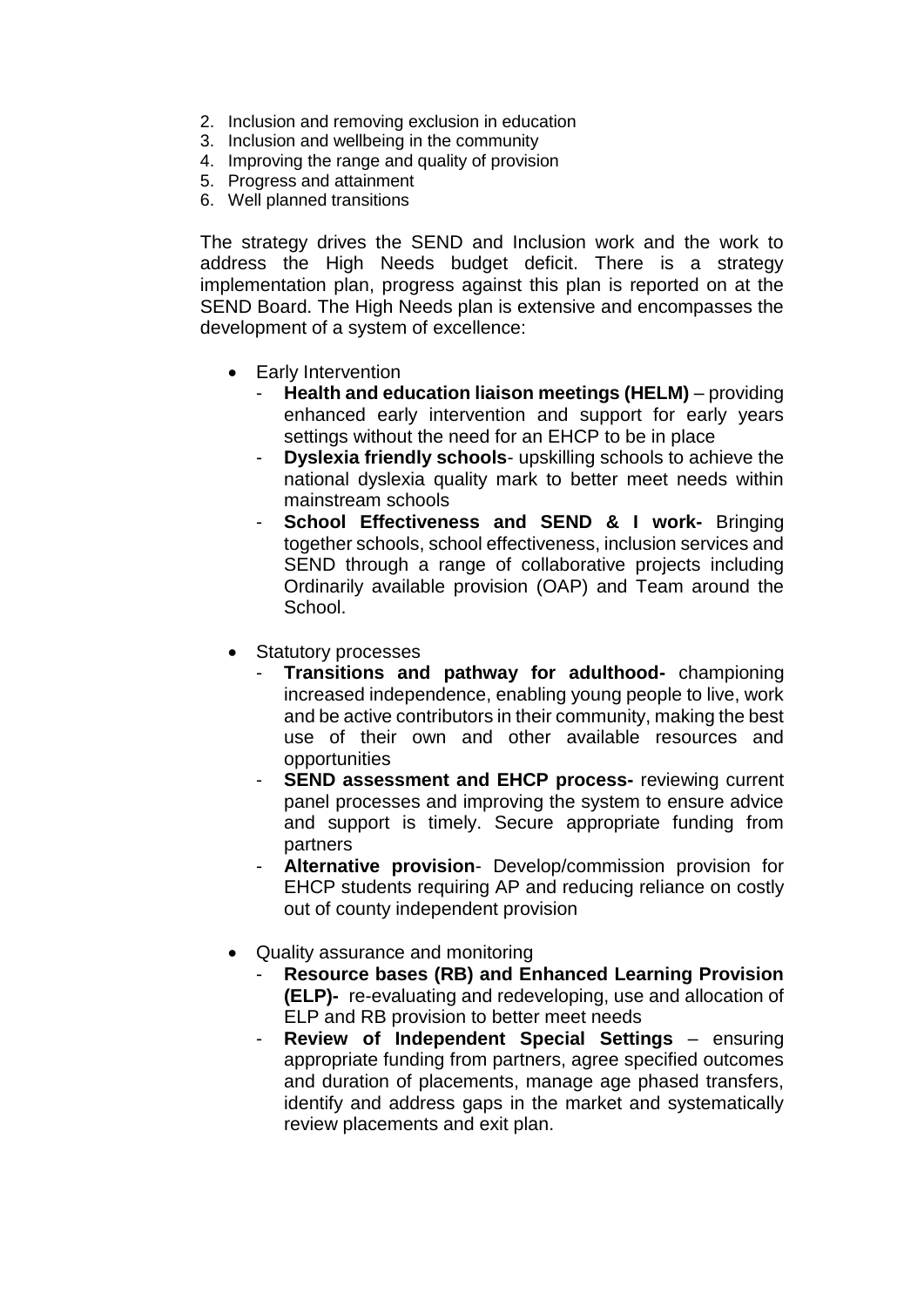These projects have been impacted by the pandemic. Coproduction and collaborative work have been limited and some timescales have had to be extended. Regular progress reports are presented at the Schools' Forum

### **Statutory SEN Service**

5. The increase in demand means that SEND Lead Workers (SLWs) hold an ever rising and very high number of cases with SLW caseloads having doubled since 2015. This has become unsustainable, and means officers are unable to attend annual review meetings when this is required and make sure that the current support packages remain appropriate. This also reduces the time available for SLWs to communicate with families and schools. The ability to challenge schools to encourage learners to be more independent where possible not only reduces cost but facilitates transition into adulthood.

The increase in demand has an impact on other statutory and preventative services within SEND&I, The Educational Psychology Service (EPS) are required to undertake a psychological assessment and write a report as part of each statutory assessment initiated. The demand impacts upon the EPS' capacity to support schools outside of the EHC Needs Assessment (EHCNA) process and work preventatively or with a focus upon early intervention. The demand also results in limiting the range and scope of the EPS' traded offer to schools and other partners.

An increase in demand is also evident for teams who are not required to contribute to the statutory assessment process such as the specialist SEN teams (SSENs). This is a small team of advisory teachers. In the academic year 2019/20 they received over 1000 requests for involvement from Wiltshire schools and settings where concerns were expressed about learning progress and/or behavioural presentation.

### **Early Years Service**

6. The early years team are expecting the number of children that will need support in a mainstream setting to continue to increase into next year. The EYIOs are also being asked to help in schools where children are transitioning into a reception class at a much lower developmental stage than expected and may have had limited support from other professionals/agencies before they have transitioned.

At this point in the year the service has 539 cases open, in over 170 settings. In 2019 (the last time we had data) by the end of the year there had been a total of 340 referrals and by the end of the year only 252 remaining open. This is a significant increase.

A steep increase is being seen in the number of referrals coming in as more children return to their early years setting following lockdown and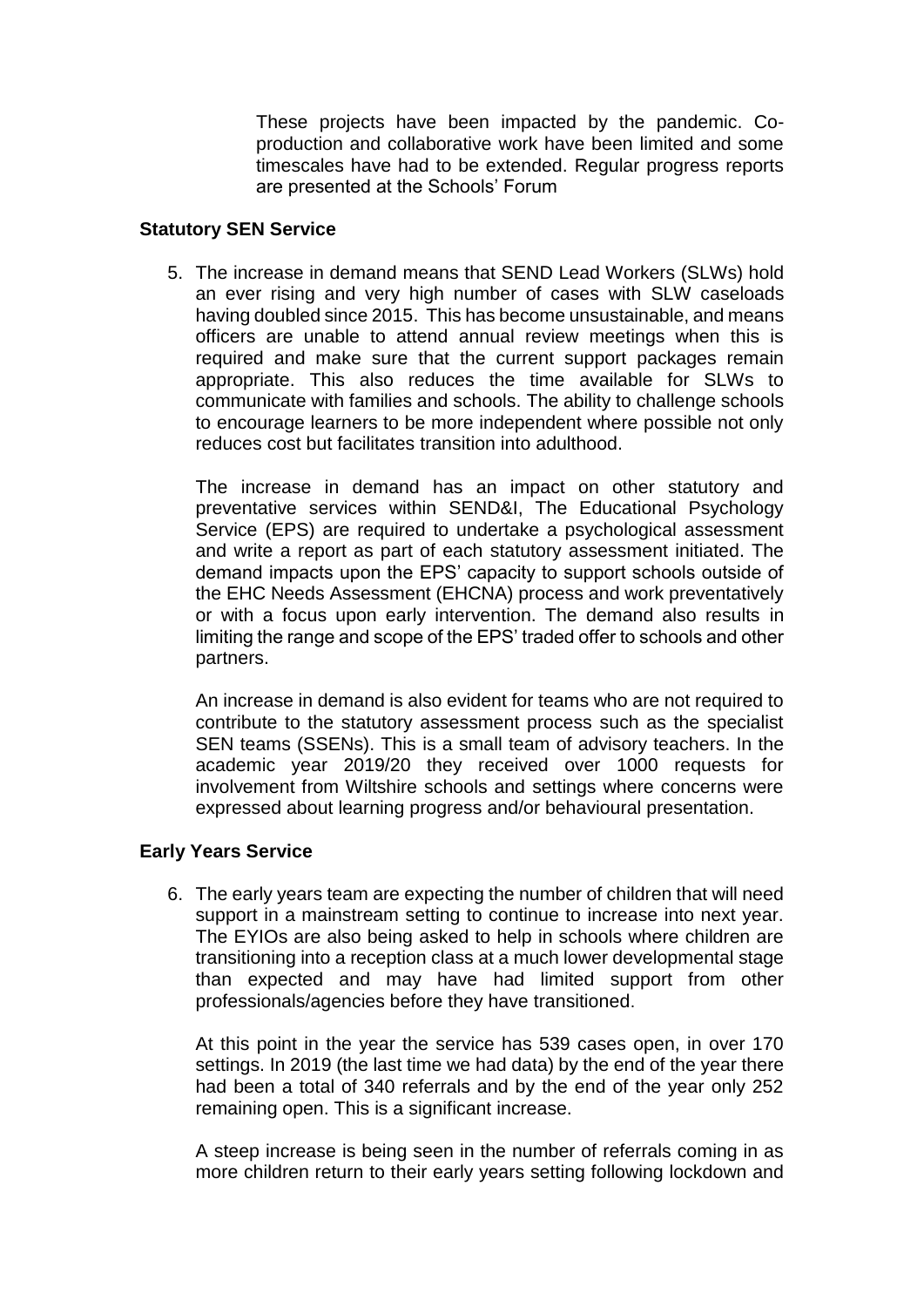practitioners are able to identify their needs. Between January – March 2021 59 new referrals for support were received. From April – June 2021 a further 133 referrals were made.

### **SEND&I – building a high-quality service**

7. There are many positive attributes associated with our current SEND&I service and positive developments which have taken place.

With flexible use of capital receipts funding, the Educational Psychology Service has developed the role of Senior Educational Psychologist (SEP). This enables the service to have a clear management structure which allows for the development and implementation of quality assurance and team development processes within the service as well as increasing the service's ability to take an active role in panels which make key decisions such as SEND panel. The service are also able to take an increasing role in reviewing the progress of learners placed in settings outside of Wiltshire. At a national level, EPs are a challenging practitioner group to recruit and retain. The creation of the senior role means career pathways and the ability to recruit newly qualified staff to further develop and effectively supervise.

Using the same funding, the statutory SEN team has had some additional management positions created which will enable increased oversight and drive in relation to the timeliness and compliance of EHCPs and associated processes. In addition, additional SEND Lead worker roles and an administration post have been made available with an end date of 31/3/22, funded through FACT monies, to enable some notable areas of delay to be supported, including the 'backlog' of annual reviews which has built up over time.

The teams which make up SEND&I have a clear and unwavering focus upon positive outcomes for the children, young people and families who they support in Wiltshire. The desire to 'get it right' is tempered with ongoing concerns relating to increases in demand and volumes of work within the area.

### **Main Considerations for the Council**

8. The council's business plan places positive outcomes for children, young people and their families at its centre and this reflects the commitment within Wiltshire to support its residents from the start of life and throughout their life course.

The Families and Children's Transformation (FACT) Programme has been designed to take a whole-system approach with partners, staff, children, young people and their families to both streamline and improve the way we work whilst promoting multi-agency integration and enabling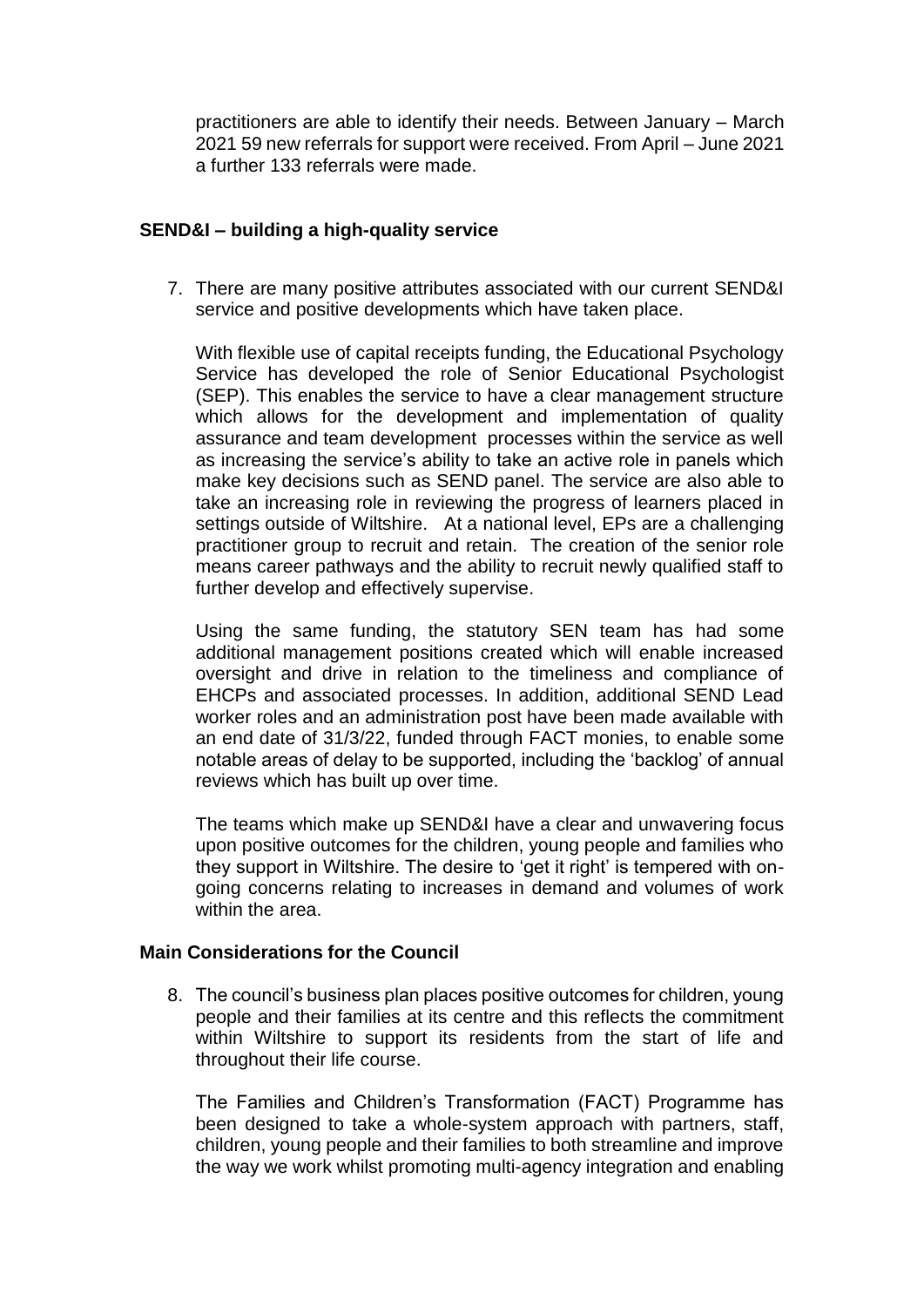us to be more efficient in the delivery of our services and more effective at helping families and children achieve positive outcomes at the earliest point. Funding from FACT has been made available to SEND&I which has enabled some pilot schemes and transformational positive activity and fixed term recruitment to take place to assist in work to support learners with SEND and their families. This has included the secondment of an officer to work exclusively around Wiltshire learners who are placed in the independent specialist sector, additional support into the SEN service to assist with administration and support for new EHC assessments and annual reviews and supporting consultancy to undertake key projects relating to the SEN service and statutory delivery.

Whilst assistive to the work of the service and well received by team members and other partners, the funding is not designed nor able to facilitate permanent recruitment to support this area of work. Fixed term roles are not able to support the longer term and significant workload and capacity challenges experienced by the SEN service.

To provide long term support for young people with SEND and their families we require a permanent increase to establishment numbers to be able to manage the demand that we are experiencing and to be able to provide adequate early intervention support.

#### **Workforce**

9. In order to manage demand for EHCP requests and to support the ongoing management and review processes for existing EHCPs additional capacity within the SEND&I workforce is required.

We have a statutory duty to undertake EHCNA (needs assessment) within a 20 week timeframe and our EHCPs are open to scrutiny and challenge through the Special Educational Needs and Disability Tribunal (SENDIST) appeal process. An annual review must be undertaken of each EHCP and amendments made accordingly to EHCPs.

An annual data census is requested by the DfE in relation to this (SEN2) and national data is published in relation to performance, with one area being the number of EHCPs issued within the 20 week timeframe.

Wiltshire is in a more favourable position than other Local Authorities in terms of vacancies within key services such as the statutory SEN team and the Educational Psychology Service (EPS). In Wiltshire, there are currently no vacancies in either team whereas in February 2021 from a data return from 85% of Local Authorities, 49% reported a reduced SEND caseworker capacity and 66% reduced Educational Psychologist capacity (Source: DfE Covid-19 LA SEND Service Survey - Wave 5 Results). Anecdotally, both Wiltshire services report that officers in these teams enjoy working for Wiltshire Council and staffing information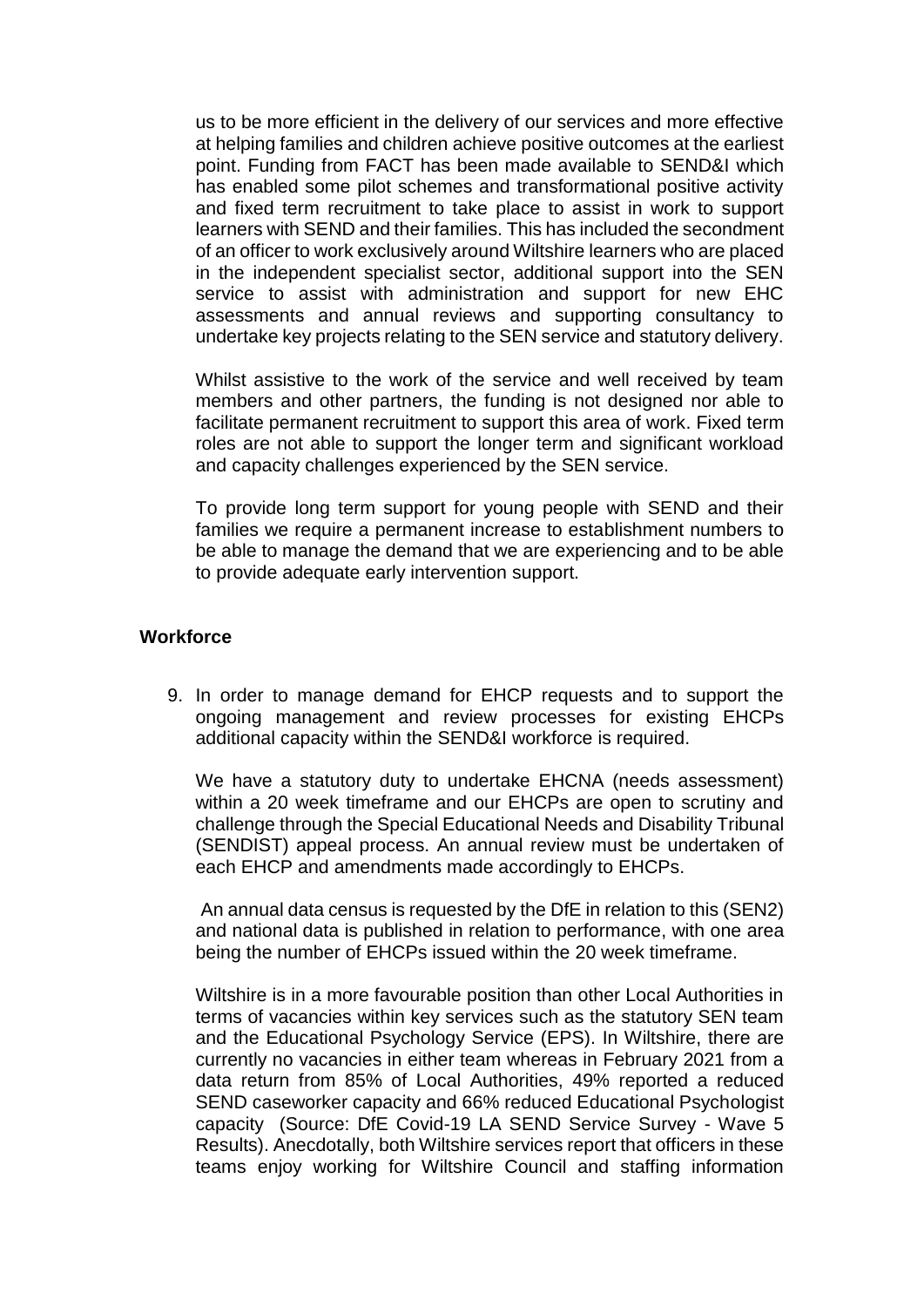indicates a favourable level of staff retention in addition to successful recruitment to advertised roles.

Whilst recruitment and retention to both the SEN service and the EPS is very positive, the establishment numbers of both services have not maintained pace with the EHCP demand experienced in Wiltshire.

The table below shows the number of requests for assessment in **Wiltshire** 

| Table 1                             | 2016 | 2017 | 2018 | 2019 | 2020 (Schools<br>closed to most<br>pupils) | 2021<br>to<br>date |
|-------------------------------------|------|------|------|------|--------------------------------------------|--------------------|
| <b>Total</b><br><b>Requests for</b> |      |      |      |      |                                            |                    |
| assessment in                       |      |      |      |      |                                            |                    |
| <b>Wiltshire</b>                    | 503  | 505  | 690  | 722  | 588                                        | 425*               |

\*figure as at 25/6/21

Requests for assessment can be made by parent/carers, schools and settings and other professionals. The consideration which needs to be made when a request is considered is set out in the law (section 36(8) of the Children and Families Act 2014). It is essentially a two-part test:

-whether the child or young person has or may have special educational needs ("SEN"); and

- whether they may need special educational provision to be made through an EHC plan.

If the answer to both of these questions is yes, then the LA must carry out an EHC needs assessment. Whilst the Code of Practice details what support it would expect to have been put into place by a school or setting and reviewed before a request for an EHCP is made, a request cannot be refused if this has not been undertaken. The legal threshold for assessment is considered to be low; if the supporting information is not clear or indicates that the young person has not made good educational progress then that can be indicative of SEN and therefore an assessment should be initiated.

The table below shows the number of EHCPs in Wiltshire since 2015:

| Table 2          | 2015 | 2016 | 2017 | 2018 | 2019 | 2020 | 2021 |
|------------------|------|------|------|------|------|------|------|
| <b>Total</b>     |      |      |      |      |      |      |      |
| statements       |      |      |      |      |      |      |      |
| and EHCPs        |      |      |      |      |      |      |      |
| combined in      |      |      |      |      |      |      |      |
| <b>Wiltshire</b> | 1992 | 2342 | 2733 | 2982 | 3349 | 3784 | 4142 |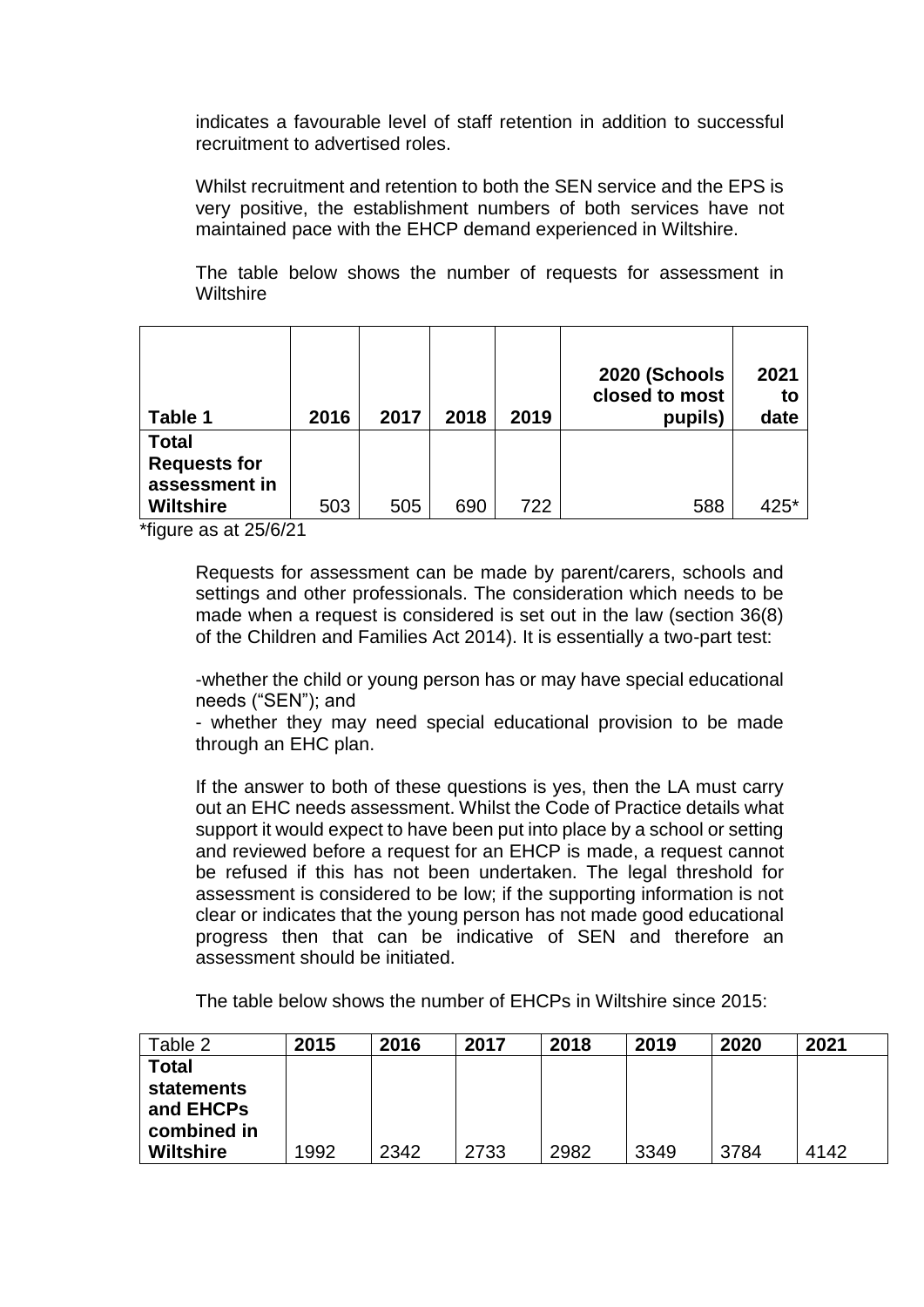| Number of     | 25    | 25    | 25    | 25    | 25    | 25    | 25  |
|---------------|-------|-------|-------|-------|-------|-------|-----|
| <b>SLWs</b>   |       |       |       |       |       |       |     |
| Average       | 80    | 94    | 109   | 119   | 134   | 151   | 166 |
| Caseload      |       |       |       |       |       |       |     |
| Number of EPs | 13.42 | 13.42 | 13.42 | 13.42 | 13.42 | 13.42 |     |

This illustrates a percentage increase of 108% between 2015 and 2021. The growth in EHCPs in Wiltshire is in excess of that seen nationally over the same time period, 81.64% and across the south west region, 94.82%.

The significant demand places pressure on services to 'front load' capacity to the new requests for EHCPs, diverting resource and capacity away from work which focuses upon early intervention and prevention. This results in support services such as the EPS utilising a significant amount of its time and resource in reactive, statutory driven tasks and processes rather than being able to provide support and intervention at an early stage and in order to prevent difficulties increasing. The lack of visibility of services such as the EPS, due to its statutory workload, can in turn further drive upwards the request for an EHC needs assessment as there is a view held by families and schools that this is the only mechanism to facilitate the involvement of an EP.

### **FACT Transformation Staffing (Flexible Use of Capital Receipts funded)**

10.SEN & Inclusion has been a major FACT workstream since 2019 and temporary funds used to pilot new schemes. The number of SEND Lead workers had remained at 25fte since 2015. Within the EPS, fte had decreased from 20.4 in 2008/9 to 13.4 in 2019/20. The SEN & inclusion workstreams of the FACT programme have funded the recruitment of 3.68fte SLWs officers and 2.5fte temporary Senior EPs to support and pilot. This funding is not available after this financial year and therefore permanent investment is required to exploit the long-term success of the inclusion workstream.

The numbers of SEND LWs and EPs result in high caseloads for both services, with SEND LWs having a caseload which has doubled in the six years following the introduction of the 2014 Children & Families Act. The EPS estimates that a high proportion of its available time is taken up with undertaking EHC needs assessments. This means that less EP time is available for both preventative and traded services. This pressure also results in a lack of EP resource to support the provision of updated information for annual reviews of EHCPs and to support effectively the oversight and quality assurance of settings outside of Wiltshire where young people with EHCPs are placed.

The result of the demand within Wiltshire and the maintenance of historical establishment numbers is the timeliness and compliance of the EHCP process in the LA. This can be seen in the graph below: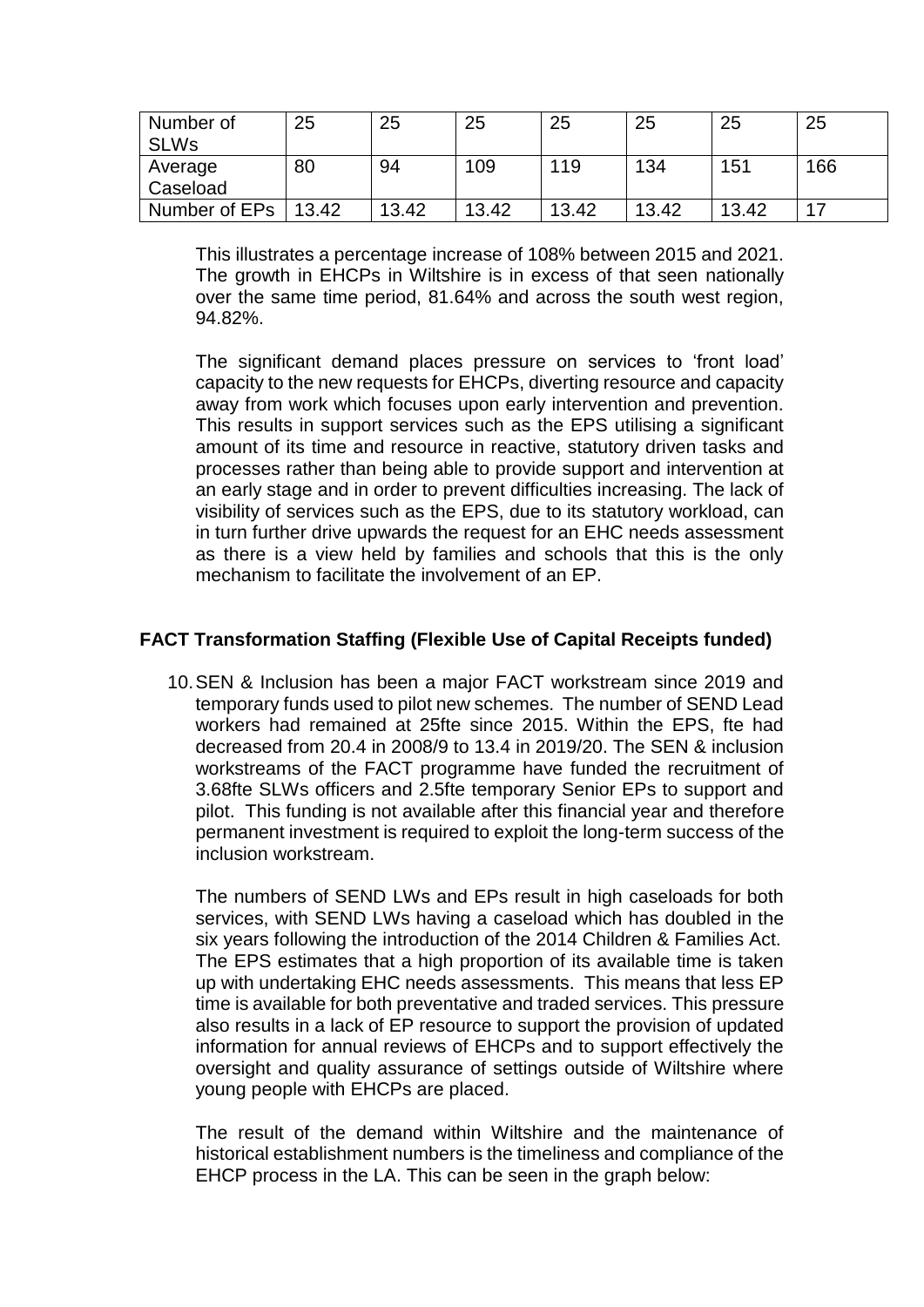

The graph shows 20 week timeliness as a percentage for new EHC needs assessments with the blue bars showing the percentage excluding cases where an exception to the timeframe was allowable (as defined in the code of practice) and the orange bars the percentage when these cases are included.

Data collected and collated by the DfE indicates that in 2020 Wiltshire's 20 week timeliness was broadly in line with national and regional performance; the national figure was 58% of EHCPs issued within 20 weeks; the figure in the South West region was 51.4% and Wiltshire's figure was 56.6%.

In previous years, the 20 week completion figure in Wiltshire was higher, at 84% in 2019 and 91% in 2018, indicating a decline in 20 week timeliness. Whilst timeliness is carefully and regularly monitored within the SEN team the volume of new requests for assessment, alongside the ongoing need to review and amend existing EHCPs means that 20 week timeliness continues to be a significant concern. Of greatest concern is the impact of delays in this area upon Wiltshire families. Work undertaken recently with Wiltshire Parent Carer Council in relation to the EHC needs assessment process indicated that parent carers can experience the statutory assessment process as being long and arduous and the perception that they need to 'fight' for the issue of an EHCP is reinforced by delays in the process.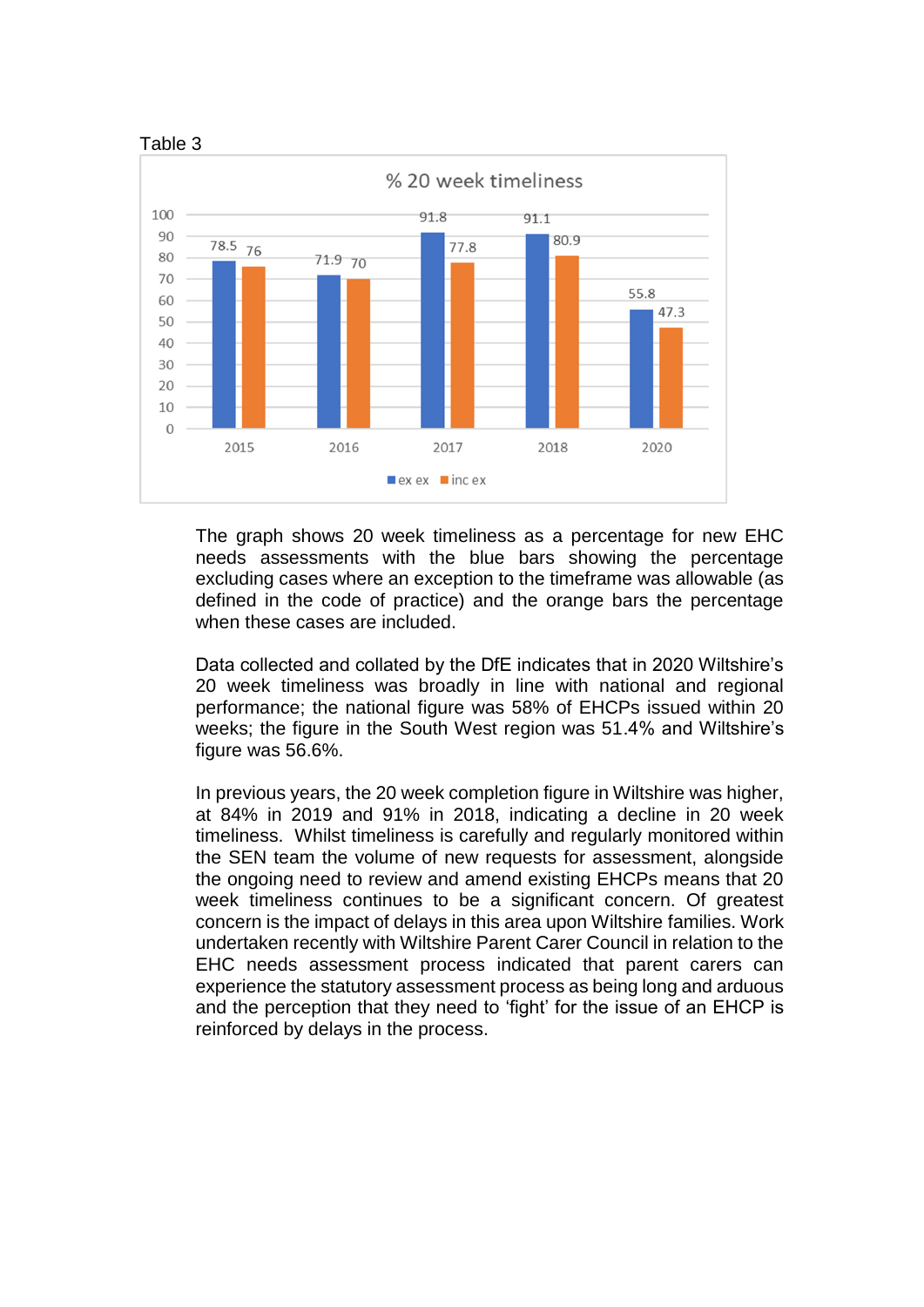### **Demand for SEND services nationally**

11.The number of Education, Health and Care Plans has increased annually since 2010. In January 2021 there were 430 697 EHCPs which represents a 10% from the previous year.

The number of new EHCPs issued nationally in 2020 was 60 097 which is an increase of 11% from 2019.



Number of EHC plans and statements of SEN, 2014 to 2021

Number of statements (England)

Number of EHC plans (England)

#### Source: SEN2 **Impact of SEN Reforms**

12.The reforms in 2014 included the inclusion of an increased age range, up to 25 for which an EHCP can remain in place. Nationally, in 2015 there were 10 young people with a statement of SEN or an EHCP in this age range and 1064 nationally in 2016. SEN2 date published in 2021 indicates that this figure is now 29532 young people, accounting for 6.9% of all EHCPs. In Wiltshire, we currently maintain 104 EHCPs for young people in this age category. We have a significant number of young people (720) who are currently in the 16-19 age range with an EHCP in Wiltshire, many of whom will continue to have their plan as they move into this age category meaning that the number captured in this age group will continue to grow.

The increase in requests for assessment, the number of EHCPs being issued and the increased age range covered by the relevant legislation have all contributed to the increased workload of the teams detailed above. Whilst emphasis is often placed on the capacity required to undertake initial assessments as part of the EHC needs assessment process, of equal importance is the capacity to provide ongoing, high quality and timely support to children and young people with an EHCP and their families.

The DfE produced this graph showing the national impact of the 2014 Act: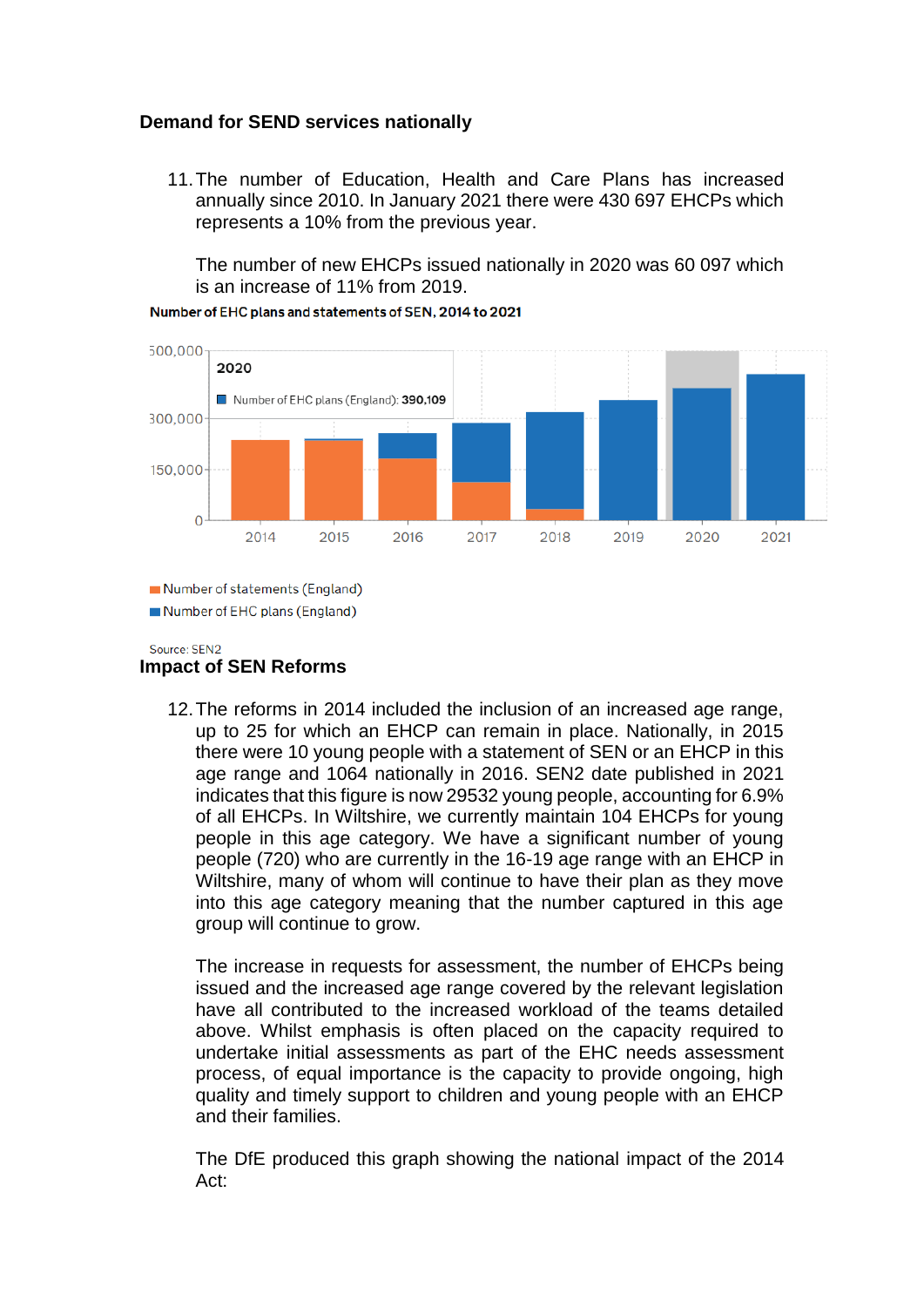

Over a similar time period, Wiltshire's total number of EHCPs is shown below:



The table below illustrate the change in the age distribution of EHCPs over the 5 years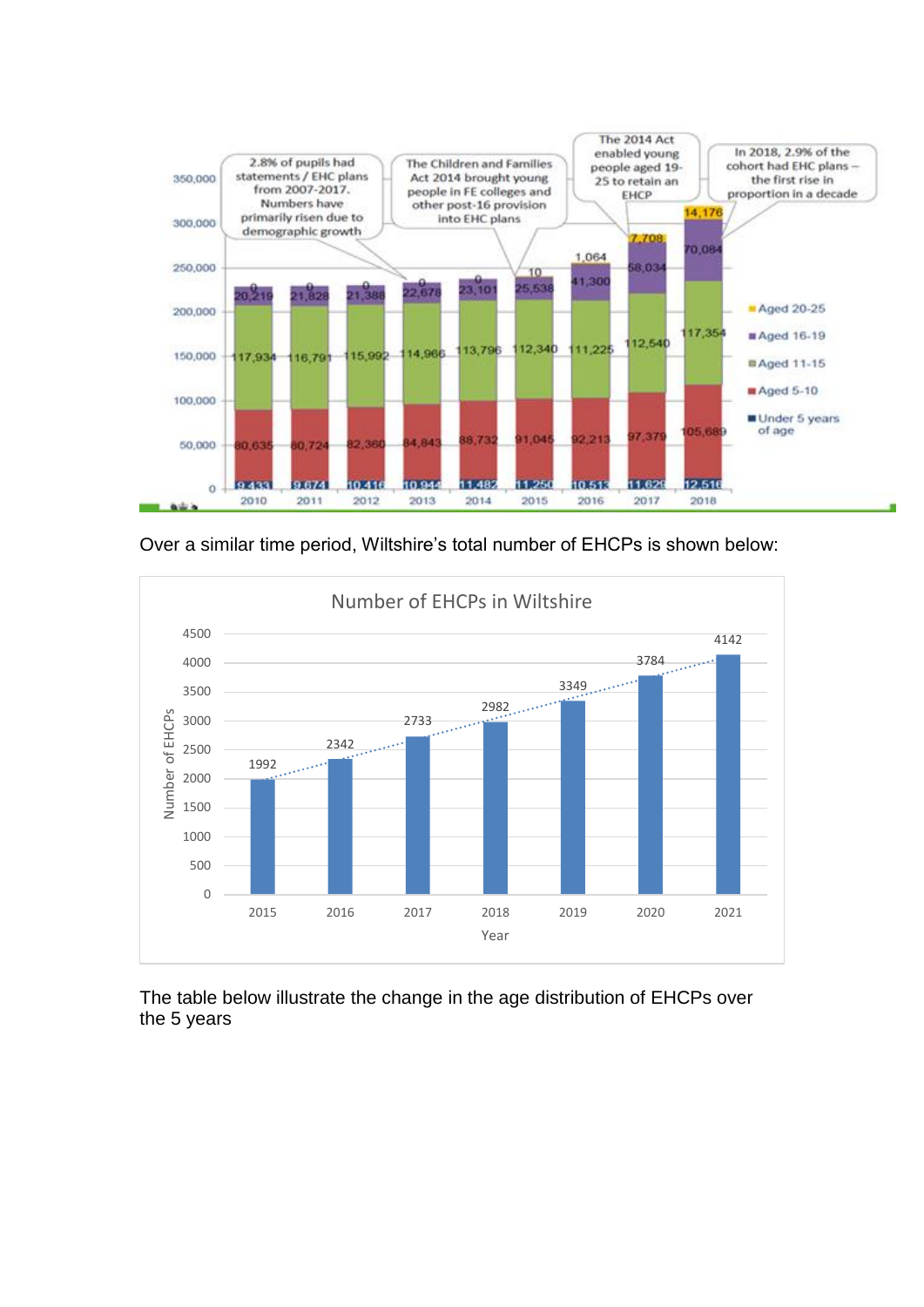

### **Request/proposal**

13.In order to manage the increase in demand for new EHC needs assessments and to provide high quality and timely support for young people with an existing EHCP an increase to the existing workforce is required.

Additional positions are required for the SEN team. It is proposed that **12 additional SEND Lead Worker** posts are created, adding additional capacity across each of the four area teams. To provide the management and oversight of the additional SEND Lead Workers it is proposed that an additional **2 Senior Send Lead Workers** are created.

The role of SEND caseworker has recently been created within the SEN team and additional resource here would support the processing of annual reviews as well as the organisation of decision-making panels. It is proposed that an additional **2 full time positions** are created to enable a caseworker to be available to support each of the four area teams.

Additional posts are required within the Educational Psychology (EP) service. The newly created Senior EP roles have enabled greater oversight and scrutiny of the work of the team. There are 4 FACT funded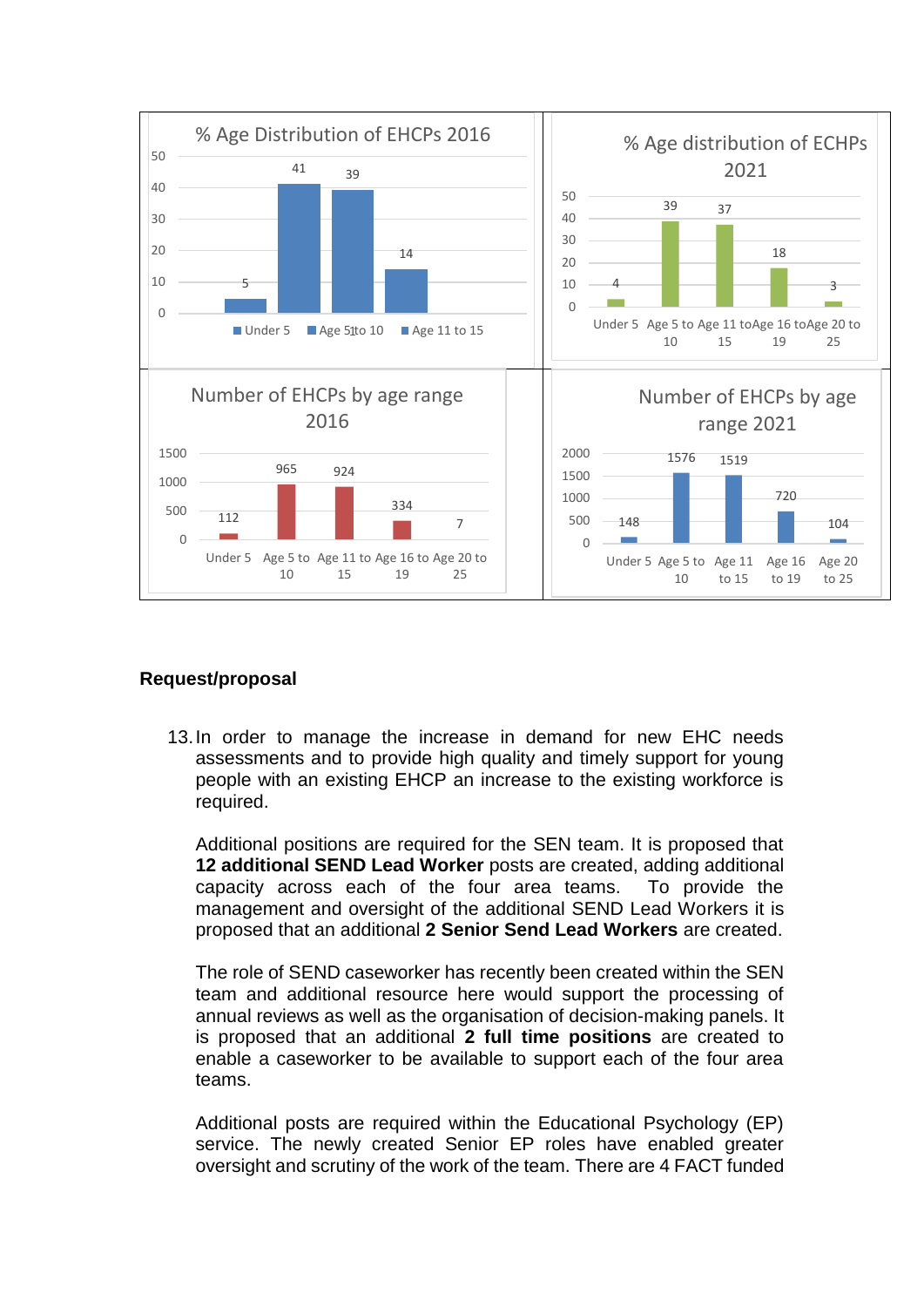roles currently. It is proposed that these are **permanently funded** and an additional **1.5fte Senior EP positions** are created to add greater management capacity to this service. It is proposed that an additional **6 main grade EP** positions are created to support the increase in demand for EHCPs and to enable a more timely and targeted review process for young people at key points of transition.

Consultancy support has enabled progress to be made in a range of areas this academic year including an overview of the SLA in place between Wiltshire Council and Resource Bases and Enhanced Learning Provisions and the development over a seven month period of the process and pathway associated with Education, Health and Care Needs Assessments. It is proposed that **£30,000** is provided as part of the base budget for SEND&I to enable consultancy to be funded for key elements of development work relating to SEND.

A seconded post has added valuable oversight and scrutiny of placements made in the Independent non-maintained school sector, including the identification of opportunities when it is possible to return young people to education settings more locally. This is a time limited post. This work is on-going and it is proposed that this is made a **permanent 1fte position**.

### **SEND Place Planning**

Additional capacity is required to support SEND place planning. It is proposed that **1fte programme lead post** is created for this which will work across commissioning and SEND&I. This post will ensure that accurate and timely data is collected and analysed to inform the planning of SEND school places, including where these are required within resource base and enhanced learning provision settings. This will reduce the potential for more costly placements needing to be made in the event of capacity not being available within our own schools and settings.

#### **Legal evaluation & quality role**

To enable sufficient preparation and challenge for mediation and tribunal, a new post is required to represent the Council and present the case recommendation.

### **Additional Early Years Inclusion Officer (EYIO) Support for Early Years**

To employ an additional **4 EYIOs for the early years team.** The EYIOs offer direct, individual, child-level support for children identified with SEN or awaiting a needs assessment in Early Years; this includes strategising, offering advice and techniques, providing guidance on funding and signposting to partner agencies. They also support with behaviour issues which have been exacerbated in our Early Years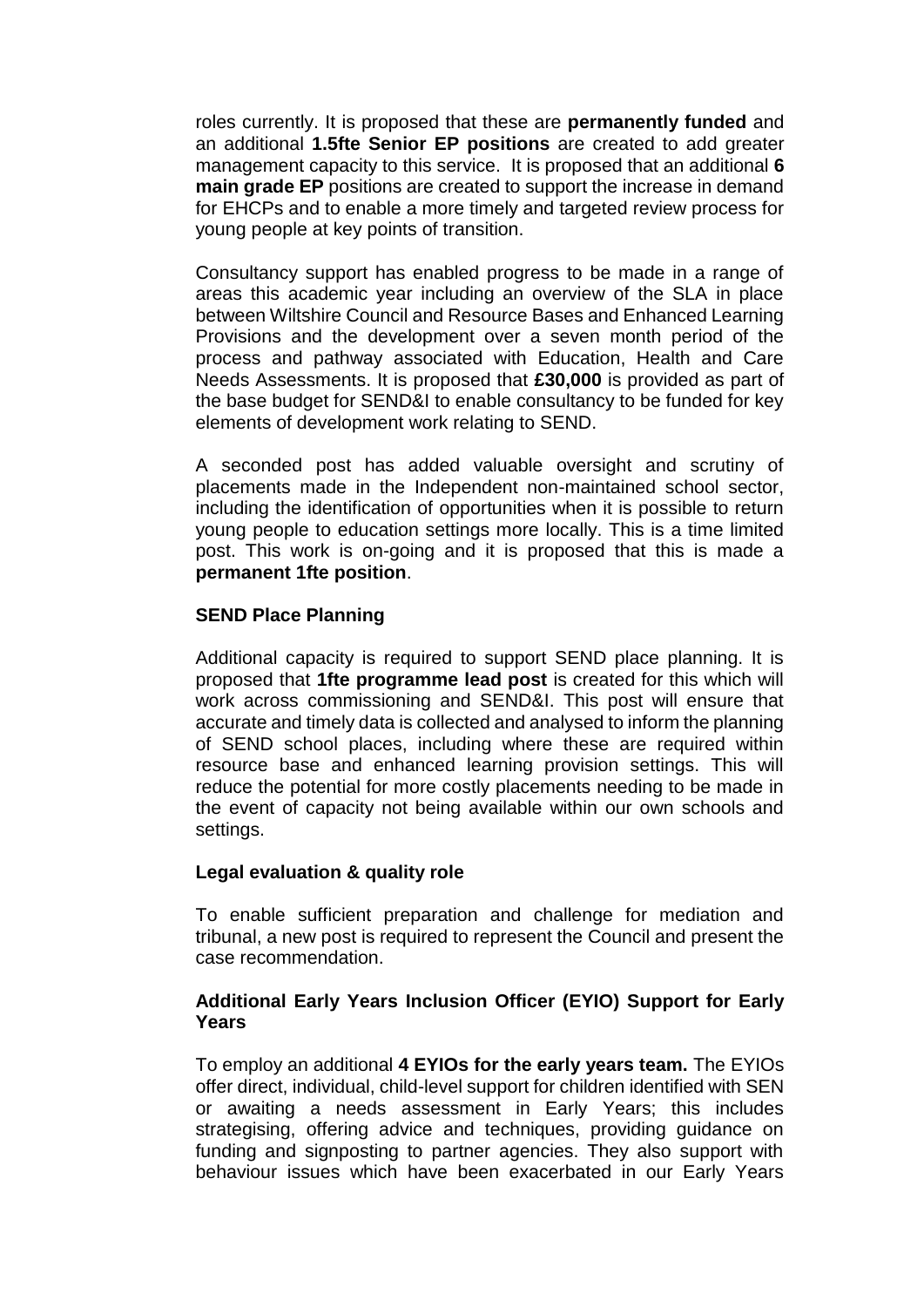children as a result of the pandemic. Additional headcount would help to reduce the workload for the current EYIOs and mean that they can spend more time supporting the children that are on their caseload so that they get the best possible chance of success in their early years and as they move into school. This would help us to offer more intensive support to individual settings and children as well as have the time to roll out our training programme which will help to upskill SENCO's making capacity for the future within our settings.

These would be regional posts and would be based in the north, south, east and west of the county.

### **Overview and Scrutiny Engagement**

14.The Director of Education and Skills has consulted with Lead Member for Children and the Lead Member for Adults (SEND and Inclusion) regarding these proposals.

### **Safeguarding Implications**

15.The recruitment and retention of appropriately qualified and experienced practitioners supports the safeguarding of vulnerable children and young people with SEND. Practitioners within SEND&I work closely, where appropriate with colleagues from social care teams including where there are safeguarding concerns.

#### **Public Health Implications**

16.The effective identification and support of SEND through the statutory assessment process supports health and wellbeing for Wiltshire families.

#### **Procurement Implications**

17.There are no procurement implications. Recruitment to the positions detailed above would follow the usual recruitment processes in Wiltshire.

#### **Equalities Impact of the Proposal**

18.Additional capacity to support children and young people with SEND in Wiltshire will assist in reducing inequalities for this group.

#### **Environmental and Climate Change Considerations**

19.There are no environmental and climate change considerations as a result of the agreed proposals.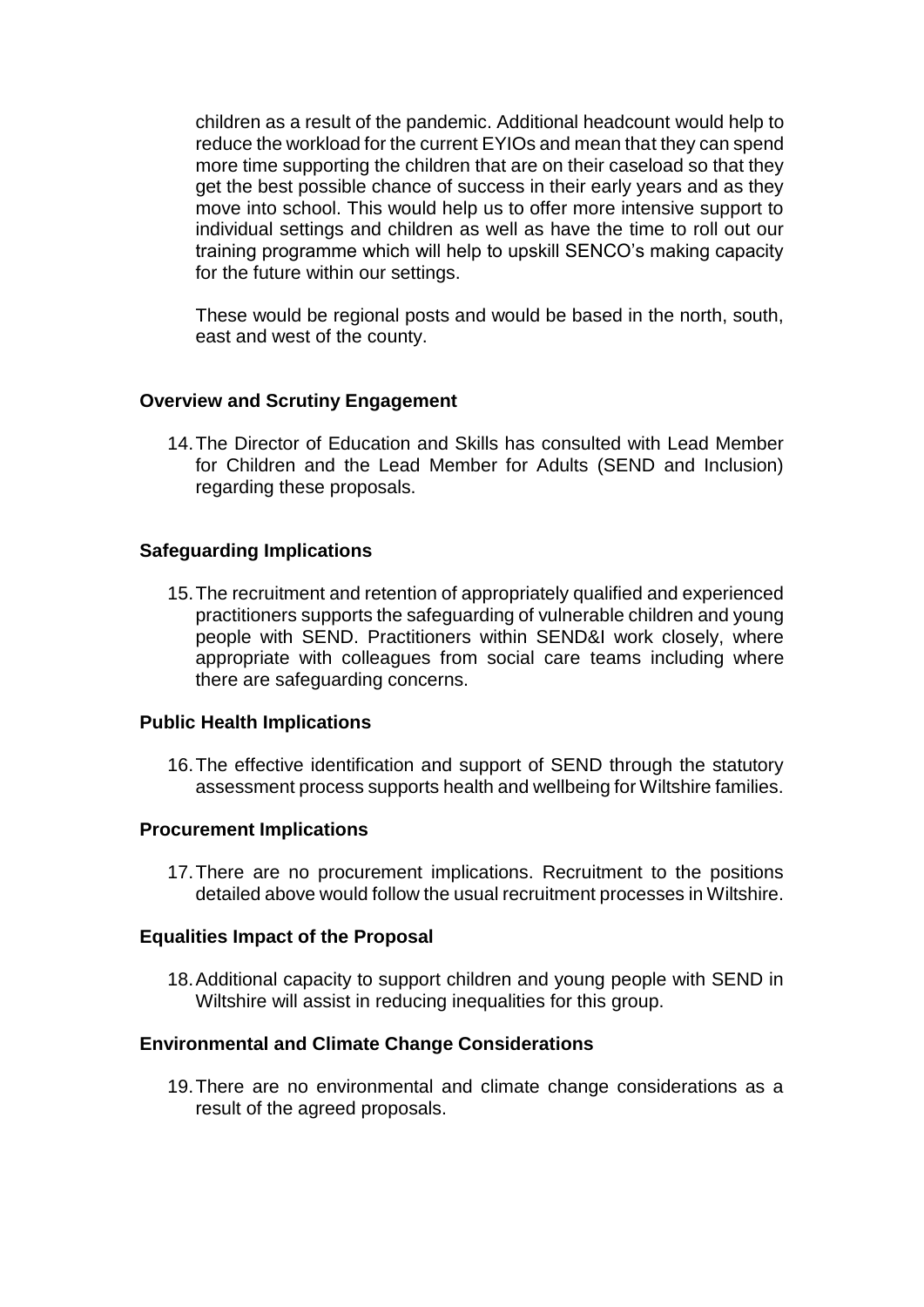# **Risks that may arise if the proposed decision is not taken**

20.The risk associates with not proceeding with this proposal relates to Wiltshire Council's ability to meet its statutory obligations in relation to SEND assessment processes.

If Wiltshire Council does not have sufficient workforce in its SEN and EP teams then this impacts upon its ability to:

- Manage the number of requests for EHCPs being received
- Put in place support mechanisms for schools and settings which could reduce the rate of requests
- Undertake timely assessments
- Issue good quality EHCPs
- Review EHCPs in a timely way, including making amendments where this is required
- Undertake person centred reviews at key points of transition
- Offer families the support and contact that they need, in the way which works best for them
- Have oversight and undertake QA for young people placed outside of Wiltshire schools and settings

If Wiltshire Council does not have sufficient workforce in SEND place planning, then this impacts upon its ability to:

- a. Effectively utilise population data and other information to produce longer term projections of need for SEND places within Wiltshire
- b. Support the age phase transfer process of learners from early years into school and year 6 into year 7
- c. Ensure that sufficient school and setting places are available for learners with EHCPs, resulting in more costly solutions needing to be sourced and resourced from the HNB

If Wiltshire Council does not have sufficient workforce in its early years team then this impacts upon its ability to:

- 1. Support early years settings to identify and support learners with SEND
- 2. Support early years settings to develop their understanding and practice in relation to SEND, for example through the provision of training and whole setting support
- 3. Supporting effective transitions of early years children to school where the receiving school has all the information and support it needs to prepare and plan for the admission of the learners with SEND

This results in a less than optimal experience for Wiltshire families. It can also result in reputational damage for Wiltshire Council; through complaints made by families but also by performance issues and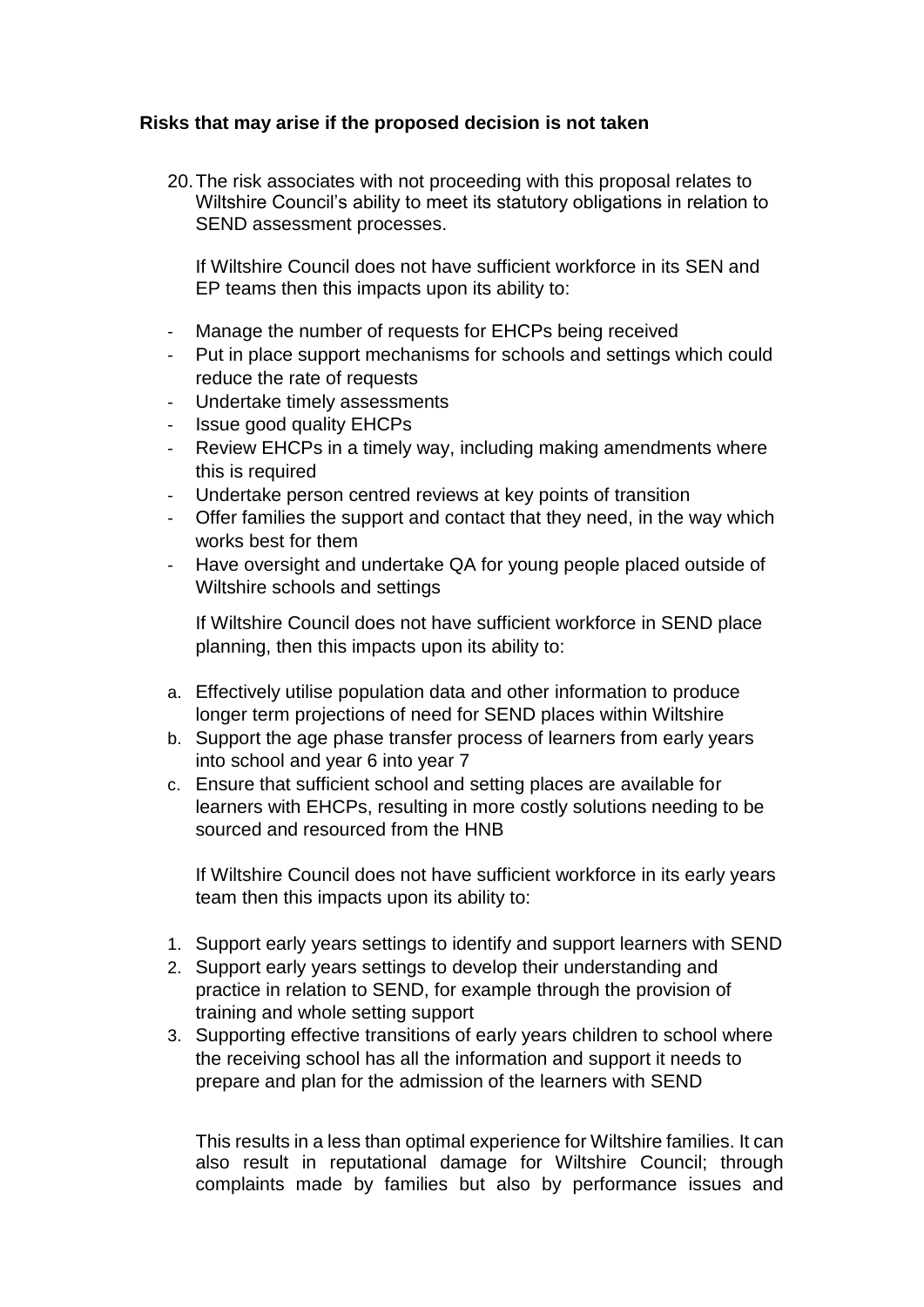challenges being noted by the publication of local authority level performance data and through the OFSTED/CQC inspection cycle.

The 'Local Area' OFSTED/CQC inspections commenced in 2016, following the introduction of the children and families act with the aim of holding local areas to account and championing the rights of children and young people. The inspection does not result in a graded outcome, in contrast to the inspection outcomes seen following inspections in schools and other LA services. Local areas can however be issued with a 'written statement of action' following the inspection which details concerns held by the inspection team about the ability of the area to identify, assess and support children and young people with SEND. Where a statement of action has been issued, Local Authorities have further monitoring visits from OFSTED/CQC and letters detailing progress or continuing challenge are published alongside the inspection report.

Wiltshire had a local area OFSTED/CQC inspection in 2018 which was favourable. A further inspection is very likely to be undertaken in the next 2 years. It is possible that the outcome of this will be for a written statement of action to be issued which will then require regular monitoring visits from OFSTED to be made to gauge progress in the areas identified.

OFSTED/CQC inspections which have been published in the last two years and have resulted in a written statement of action for the local area highlight the challenges these local areas have experienced in relation to many of the areas outlined above. For example, the variable quality of EHCPs is mentioned in a number of OFSTED/CQC reports including Bedford, Birmingham, Devon, Kent, Norfolk and Shropshire. Timeliness of the EHC assessment process, and associated elements of practice including the annual review process is also referred to in these reports, as are the challenges relating to the capacity of Educational Psychology services.

### **Risks that may arise of the proposed decision is taken and actions that will be taken to manage these risks**

21.The risk associated with the proposed decision being taken relates to the financial implication of the recruitment associated with it. Careful and ongoing management of this additional spend will need to be in place.

### **Financial Implications**

22. It is important for Cabinet to understand the significant increase in demand for SEND & Inclusion services both nationally and locally and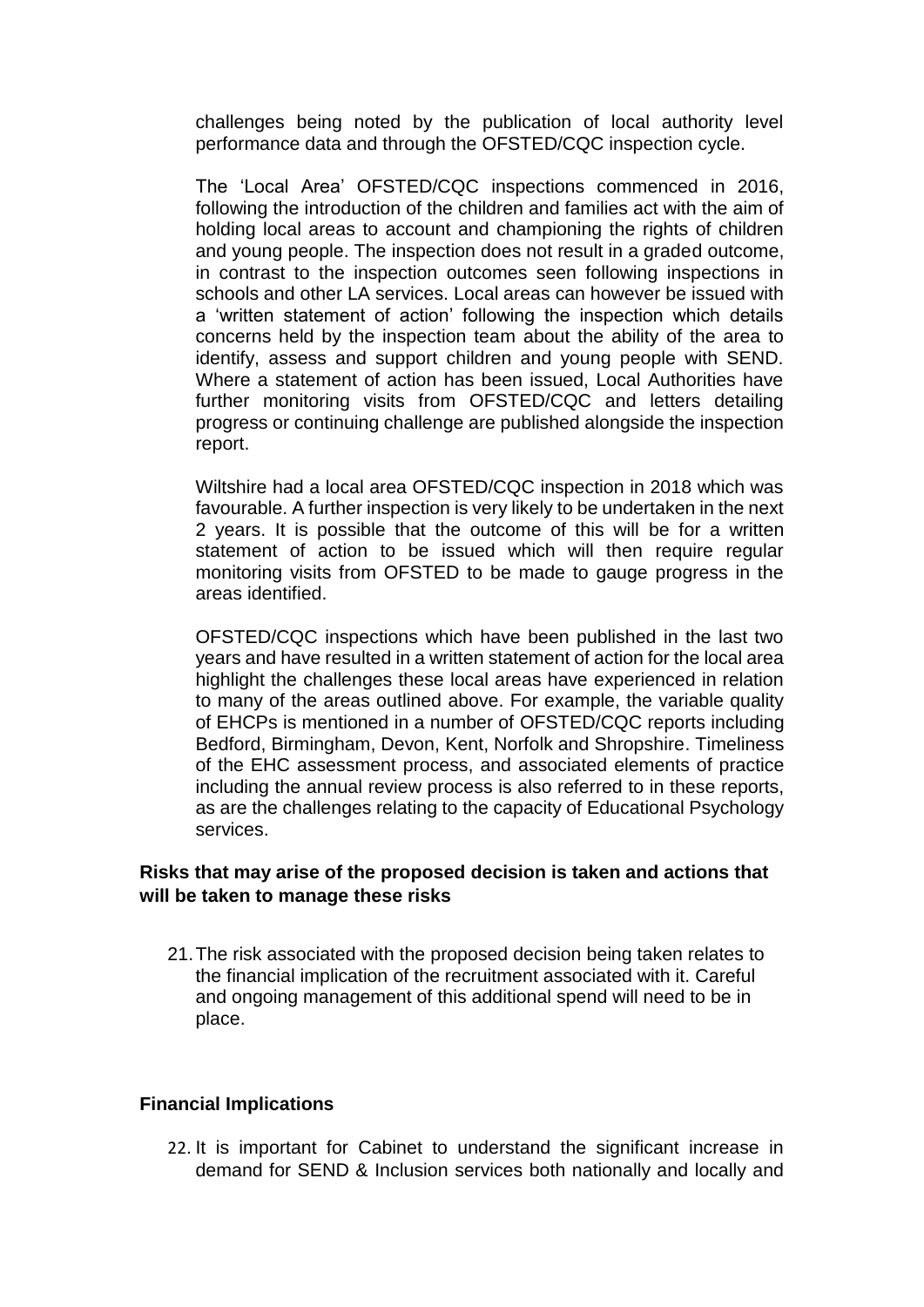the extreme pressure on the public purse as a result. It is imperative that we have a fit for purpose service but also that we are in a position to ensure that spending aligns to outcomes for children and therefore provides value for money. The 2019-20 to 21-22 FACT funded programmes including temporary staff increases have helped us to understand the benefit in continuing investment and ensuring future success.

23.The request straddles two financial years. Year 1 From September 2021 to March 2022 with a part year investment of £0.861M – Year 2- 12 month costs estimated at £1.742M.

| Summary -<br><b>SEND</b><br><b>Investment</b> | FTE.  | $21 - 22$<br>Average<br><b>Cost per</b><br><b>FTE</b> incl<br>on costs<br>(30%) £M | <b>TOTAL</b><br>@ 21-22<br><b>Travel</b><br><b>Prices</b><br>£M<br>£M |        | Impact on<br>$21 - 22$<br><b>Financial</b><br>Year<br><b>September</b><br>21 to March<br>22 £M | <b>Full Year</b><br><b>Impact</b><br>22-23 £M |
|-----------------------------------------------|-------|------------------------------------------------------------------------------------|-----------------------------------------------------------------------|--------|------------------------------------------------------------------------------------------------|-----------------------------------------------|
| <b>SEN</b><br>Professionals                   | 35.50 | £0.047                                                                             | £0.041                                                                | £1.708 | £0.861                                                                                         | £1.742                                        |

### **Funding the Investment**

- 24.Schools and early years settings are reporting that children are impacted by COVID, either developmentally, academically or in their emotional mental health needs. Wiltshire Parent Carer Council (WPCC) have reported increased calls on the support and signposting services they provide due to concerns around learners' schooling or, return to school as a direct result of the pandemic. Those EHCP learners who have not been in school are struggling to return without transitional support and those who have been in school often thriving in much smaller groups are struggling with the return of the whole school. Advice, guidance and support from the educational psychology service can prevent escalation at school level avoiding exclusion and referral into specialist services.
- 25.Following the setting of the budget in February 2021 officers are now undertaking a base review of the Councils budget based on the assumptions and metrics available at that time to set the budget. The outcome of that review will be presented to Cabinet in September and will update the current 2021/22 financial year and the future MTFS. At this stage it is therefore proposed in this report that the 21-22 part year cost be approved in principle as a drawdown of the latent demand reserve, which is then confirmed in the quarter one budget monitoring following the Council wide review. The amount held in the reserve is £7.895M.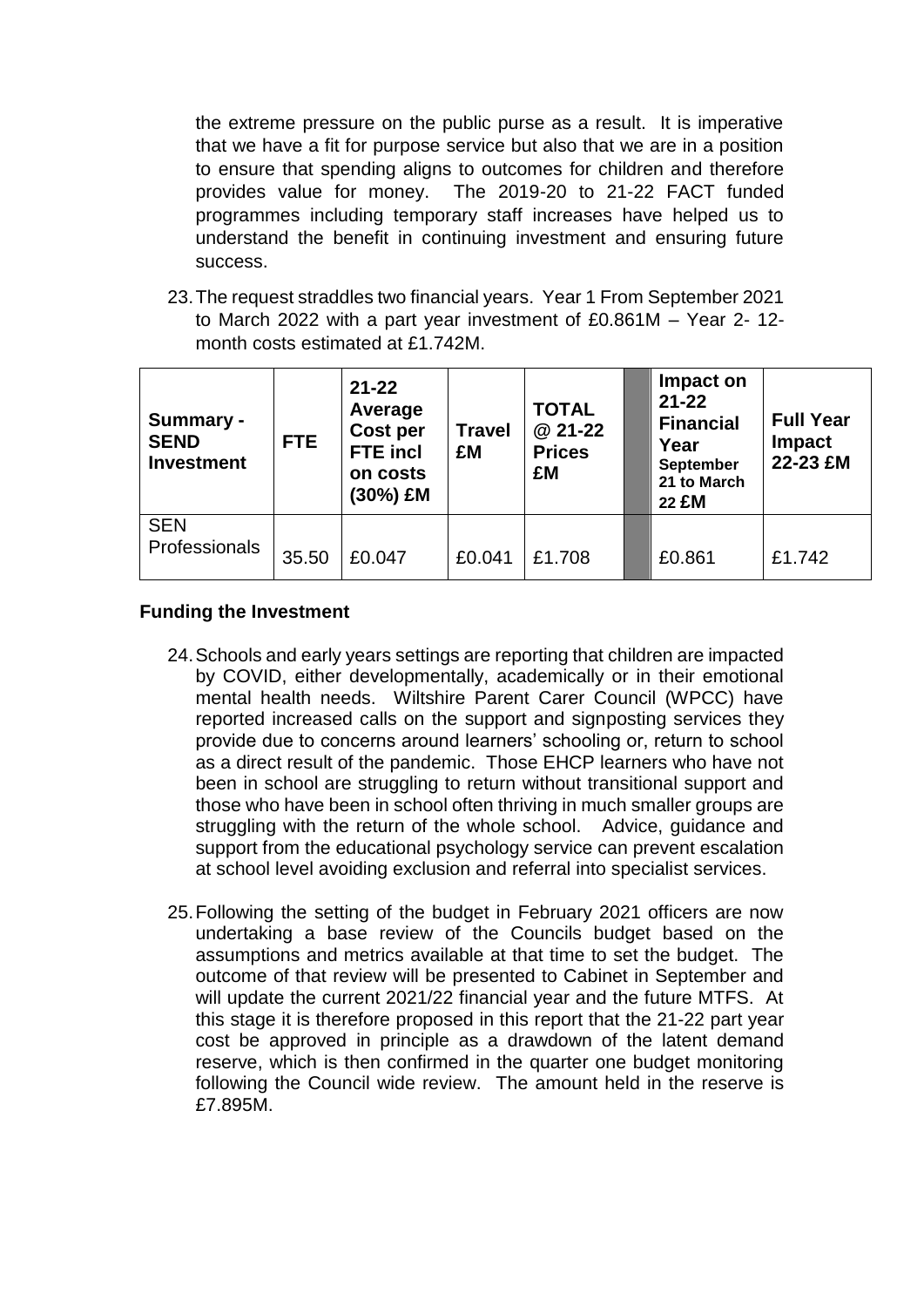A recent report from OFSTED highlights the particular challenges faced by children and young people with SEND as a result of the COVID pandemic:

*It is evident that children and young people with SEND are now even more vulnerable than they were before. Missing out on education – in some cases, missing vast amounts – means that these children and young people will be further behind their peers. Missed support for physical health, communication needs and mental health has had a seriously detrimental, and in some cases potentially permanent, impact*

SEND: old issues, new issues, next steps (June 2021)

The Council is currently refreshing the medium term financial plan for 2022-23 onwards and the full year cost pressure has been captured and included as part of this update which Cabinet will consider in the Autumn.

### **High Needs Budget Impact (DSG)**

26.The direct cost benefit is to the high needs block of the dedicated schools block. The investment is part of a larger strategic response to the High Needs Block Recovery Plan which is managed and monitored through Schools Forum. The recovery plan details activity in the areas of early intervention and prevention, statutory processes and quality assurance and monitoring. This is in acknowledgement of the need to ensure that support is available from the earliest point for families, for example our early years learners and also that our systems and processes require a process of scrutiny and review to ensure that they are of sufficient quality.

Whilst this does not directly impact on local authority budgets, the legal framework is clear when support should be provided and so opportunities to push back on increased requests are limited without sufficient levels of professional scrutiny and the ability to offer alternatives.

### **SEN Transport Budget (Local Authority)**

27.There is a direct implication on the Council's SEN school transport budget. Many EHCP learners are entitled to school transport and even though fewer than 40% take up the entitlement, the annual revenue budget for 21-22 is £12.975M. This budget is based on estimates of current EHCP learners accessing school transport. The more children who are able to access learning in their local community will have a positive impact on both travelling time for children and the cost where parents and carers take up the transport offer. Any demand increase is not anticipated to be extraordinary and will be estimated and taken into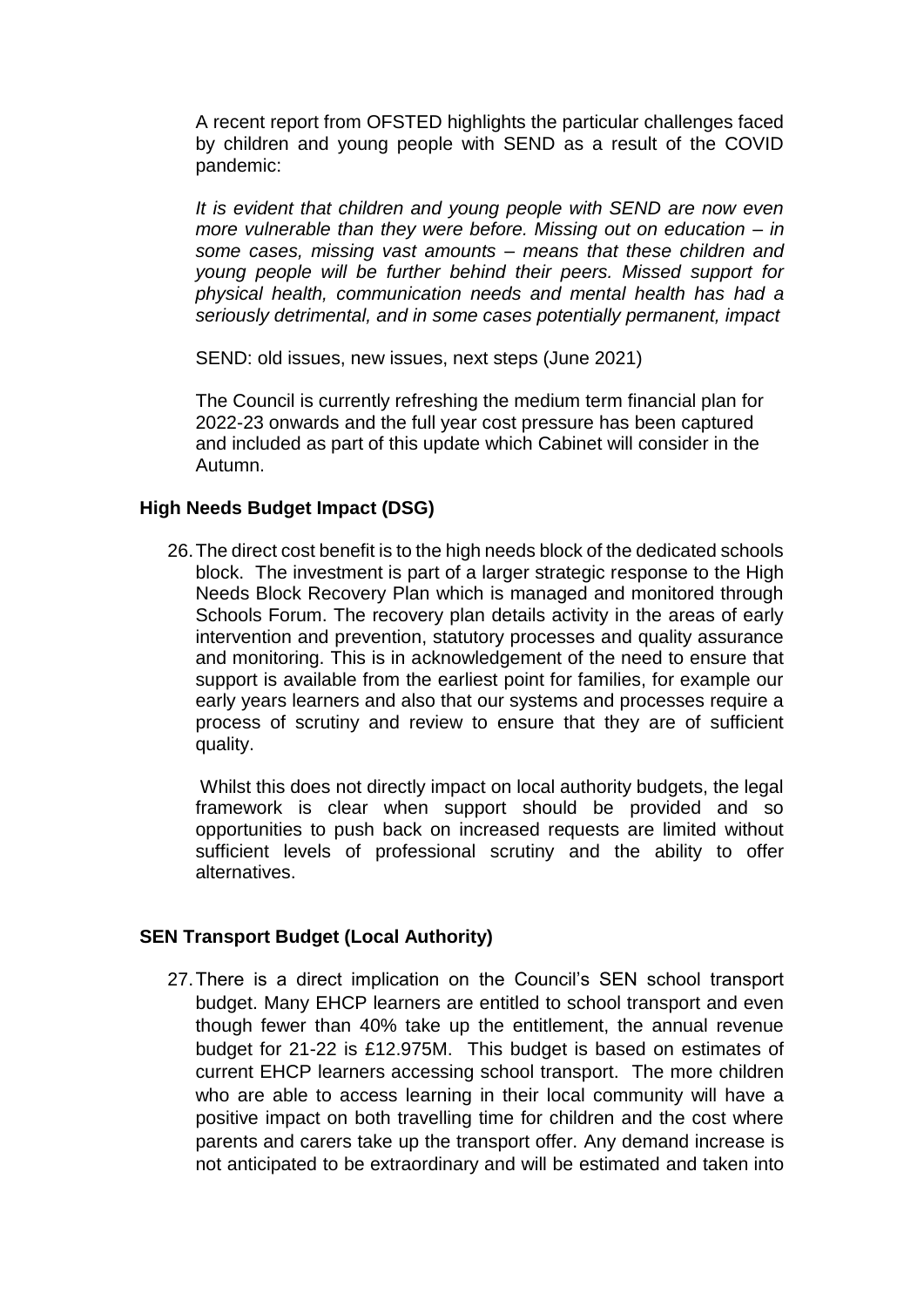account of in the MTFS in the usual manner. The impact will be presented to Cabinet in September and will update the current 2021/22 financial year and the future MTFS.

### **Indirect Cost Benefits**

28.The indirect benefits of the investment are reduced risk of tribunal and challenge from parents.

# **Cost Avoidance**

29.The avoided cost of a poor Ofsted Inspection, reputational damage and negative publicity could be significant as parental choice may mean many more parents push for more specialist independent education. In addition, where these are subject to legal appeal these cases take up much officer time with little possibility of a ruling in favour of the local authority.

### **Whole Life Pathway**

30.As older young people prepare for transition to adulthood, it is important they are supported to live their best lives where they are as empowered and independent as possible. Planning for this pathway is critical to ensure young people with SEND needs have fulfilling lives. Decisions made in transition care planning have long term financial impact in the adult services and therefore it is imperative to provide the right level of support at transition.

# **Deficit DSG Reserve**

- 31.The cumulative overspend in the dedicated schools grant is held and cash-flowed by the local authority. The current guidance ringfences the reserve and prevents local authorities from contributing to the deficit however, this does not extend beyond 2022-23 financial year and could be subject to change.
- 32. At the end of the 2020-21 financial year, the deficit was £18.717M. This is a similar position that other local authorities are facing. The DfE are aware of the funding pressures on local authorities and are being both supportive and challenging The issue remains that local need, creates demand in the SEN system and under current legislative guidance, the level of funding does not cover demand for the majority of local authorities. Lobbying for additional funding at national level continues, recently through the f40 and Society of County Treasurers. The long awaited DfE SEN Review (anticipated this summer) may provide further guidance.
- 33.In setting the risk assumptions in the 2021/22 budget, no risk was associated or attributed to dealing with the DSG deficit in terms of the Councils General Fund Reserve balance. In addition to the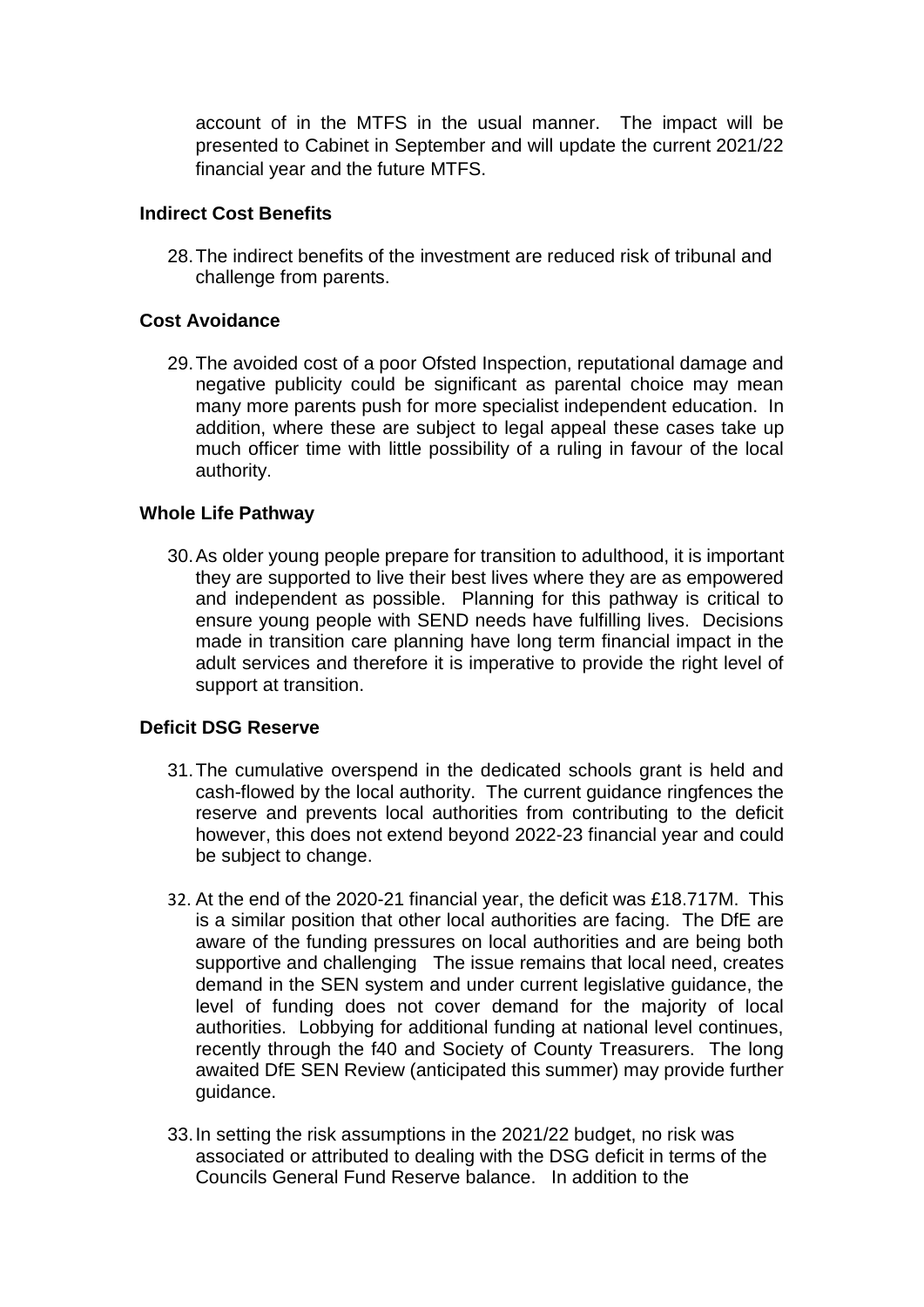uncertainty outlined around changes to Councils contributing to deficits, Government (DFE) has also recently issued bailouts to Councils to assist in addressing deficits, which normally come in the form of debt arrangements.

34.There is therefore a heightened risk that the Council will need to find funds to address the deficit as well as having plans, as set out in this report, to invest to actively address the deficit going forward. In setting the 2022/23 budget the risk associated with the DSG deficit will be recognised and will increase significantly the level being advised to be held in the Councils General fund reserve.

### **Legal Implications**

35.There are no direct legal implications within this proposal. Any recruitment should follow our recruitment policies.

If this is not progressed there is a risk that the Council will not be able to meet its statutory obligations to undertake assessments of SEND according to the SEND regulations and is likely to result in increased challenges and reputational damage and therefore increased costs in time and resources in managing those issues. .

#### **Workforce Implications**

36. The recruitment aligns with the aims of the SEN Strategy and the High Needs Block recovery plan.

The proposals to increase headcount are likely to be achievable without additional spend on recruitment campaigns. Typically, we have recruited to these roles very easily.

Senior EPs have been filled through promotion of our existing EPs and recruitment of main grade EPs has previously been successful. Introducing additional Senior EPs adds to robust career pathways and progression opportunities for our existing staff and will also be a strong selling point when recruiting future main grade EPs.

Steps have already been taken to ensure that suitable management structures are in place to support a larger workforce.

One caveat is that recruitment can take some time, for example, with notice periods required of preferred candidates, so expectations need to be managed based on when we can expect to have this larger workforce in place.